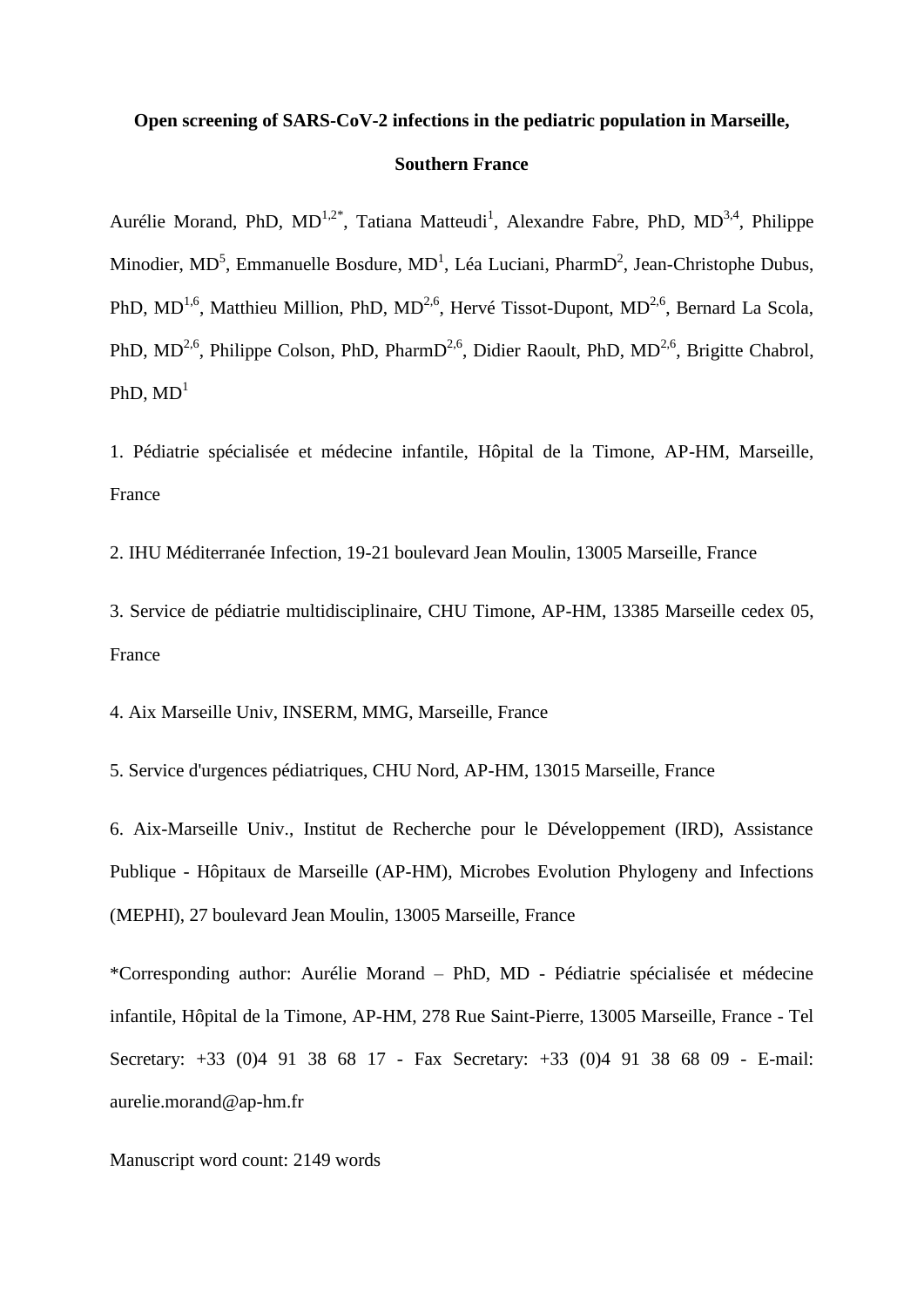Key Points:

Question: What is the role of open screening of SARS-CoV-2 infections in the pediatric population?

Findings: In this cohort study we reported the first 302 pediatric SARS-CoV-2-positive patients in Marseille, mainly diagnosed thanks to open screening platform (80%). Meaning: Open screening through a devoted platform may help to detect asymptomatic pediatric carriers and moderately ill children and adolescents, especially in the context of a familial cluster, to better follow them, confer appropriate council, and allow household lockdown.

## Abstract:

We described, in a cohort study, the first 302 pediatric SARS-CoV-2-positive patients in Marseille.

SARS-Cov2 PCR performed on respiratory samples between February 24th and April  $15<sup>th</sup>$ , 2020 at the University Hospital Institute (UHI) Méditeranée Infection in Marseille have been collected.

Age, sex, underlying conditions and obesity, symptoms and their evolution, hospitalization rate, Pediatric Intensive Care Unit (PICU) admissions, mortality rate, viral load and duration of viral excretion were recorded.

From February 24th to April 15th, 49,197 people were tested by PCR to diagnose SARS-CoV-2. Among tested people,  $45,433$  (92.3%) were adults  $>18$  years old, and 5,558 were SARS-CoV-2-positive  $(12.2\%;$  sex ratio = 0.91). A total of 3,764  $(7.6\%)$  tested people were  $\langle 18 \rangle$  years old, and 302 were SARS-CoV-2-positive (8.0%; sex ratio = 0.99; Median age 13 years, range [0 day- 18 years]; no death). The children and adolescents were significantly less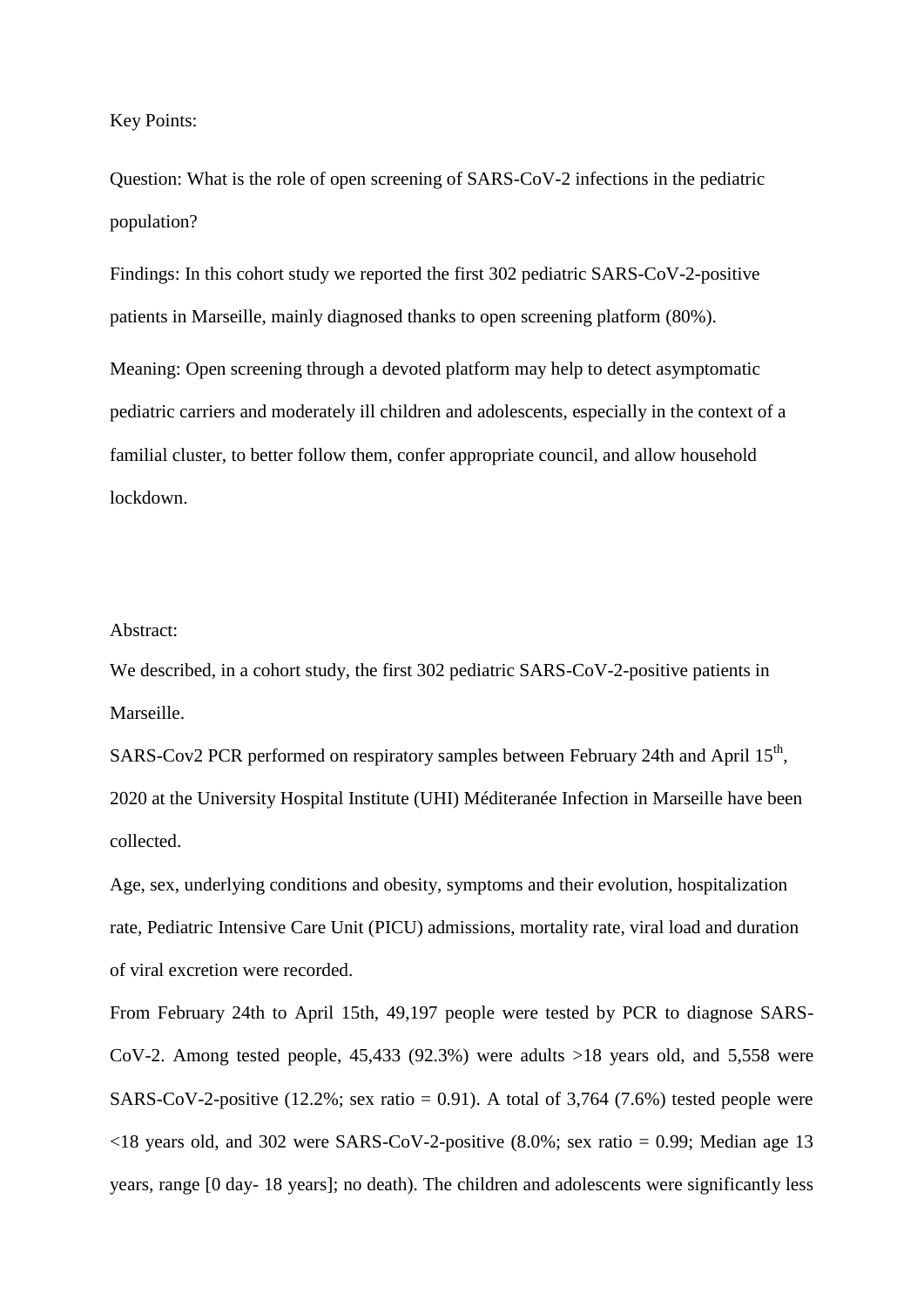frequently positive than adults  $(8.0\%$  versus 12.2%, p<0.0001). Eighty percent  $(242/302)$  of the SARS-CoV-2-positive children and adolescents were tested thanks to the UHI Méditerranée Infection open screening platform.

Viral excretion was followed in 79/302 children and adolescents (26.2%) in a nonstandardized manner. The median duration of nasopharyngeal PCR positivity (time between first and last positive tests) was 2 days (min 1, max 14, mean 3.2), and the median time between first positive and first negative tests was 8 days (min 1, max 16, mean 7.1).

Viral load Ct was analyzed for 250/302 (82.8%) children and adolescents and was 27.4 in median (min 13.1, max 34.9, mean 26.8). The median Ct in the 3979/5558 (71.6%) adults for whom viral load was available was 26.1 (min 10.6, max 34.9, mean 25.9).

Complete clinical data for the 30 days following diagnosis were available for 130/302 children (43.0%). A total of 5/130 (3.8%) children and adolescents had obesity and 32/130 were followed for chronic diseases. Forty-two/130 (32.3%) were asymptomatic and diagnosed in the context of familial cases. For the 88/130 other subjects (67.8%), symptoms were very heterogeneous. Twenty-one/130 (16.2%) were admitted in conventional ward, 1/130 (0.8%) in PICU. All clinically recovered. Household COVID-19 exposure was found in 116/130 cases (89.2%).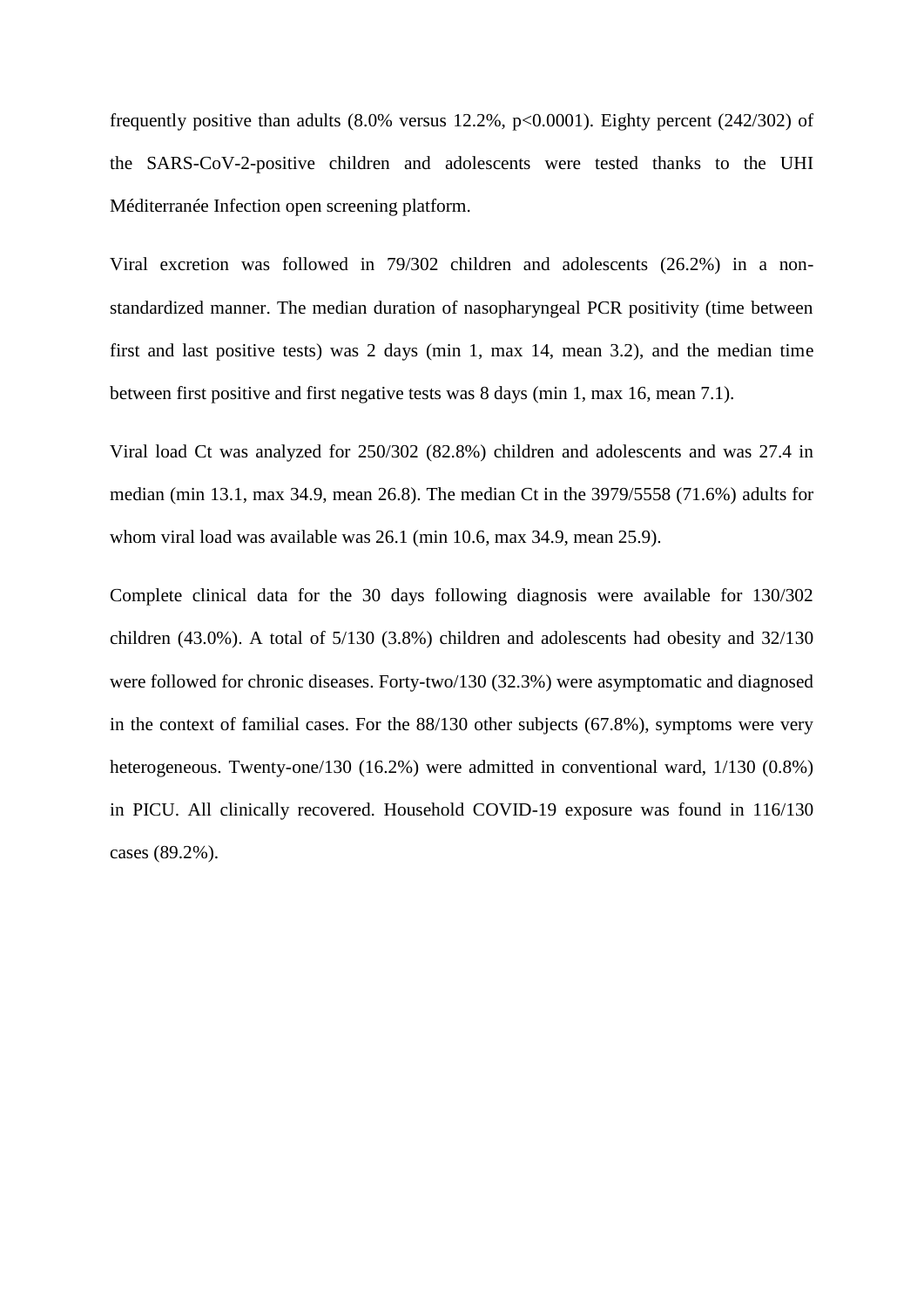Manuscript:

Introduction:

SARS-CoV-2 has spread around the world since December 2019 and is currently pandemic.<sup>1,2</sup> Its person-to-person transmission is mainly driven by respiratory droplets and physical contacts with people, contaminated objects or surfaces.<sup>3,4</sup> Oral-fecal<sup>5,6</sup> and aerosolized transmissions are questionnable.<sup>7</sup> This virus highly contagious virus spreads in the community from adults to adults, but children have been mostly described to be infected from adults in their household.<sup>8-10</sup>

Children seem to be less impacted by the disease burden.<sup>11-29</sup> In the United States,  $2^1$  children <18 years old represented 1.7% of 149,082 laboratory-confirmed cases (February 12th-April 2nd) although they represent 22% of the global population of the country. In China, 965/44672 SARS-CoV-2-positive patients (2.2%) were <19 years old (416 <10 years old, 449 10-19 years old).<sup>20</sup> Israel reported 1317 children/8329 SARS-CoV-2-positive people in the state (15.8%) (386 < 10 years old, 931 10-19 years old).<sup>27</sup> Marseille first cohort study reported that the children and adolescents < 18 years old accounted for 20/228 SARS-CoV-2-positive patients  $(8.7\%)$ ,  $(10 < 10$  years old, 10 10-18 years old).<sup>25</sup> In Iceland, children represented 10/1221 (0.8%) of the positive patients ( $0 < 10$  years-old, 10 10-18 years old).<sup>26</sup> Finally, in Italy, 505/42049 positive patients  $(1.2\%)$  were  $< 20$  years old  $(244 < 10$  years old, 261 10-20 years old.<sup>28</sup> Moreover, when infected, children were reported to present less severe symptoms and a better prognosis than adults.<sup>11</sup> The underlying mechanisms explaining these data are currently not established. Several hypotheses are proposed: cross immunity due to infections with common, non-SARS human coronaviruses (OC43, NL63, E229, HKU1); different levels of expression of the angiotensin-converting enzyme 2 receptor conditioning the binding of the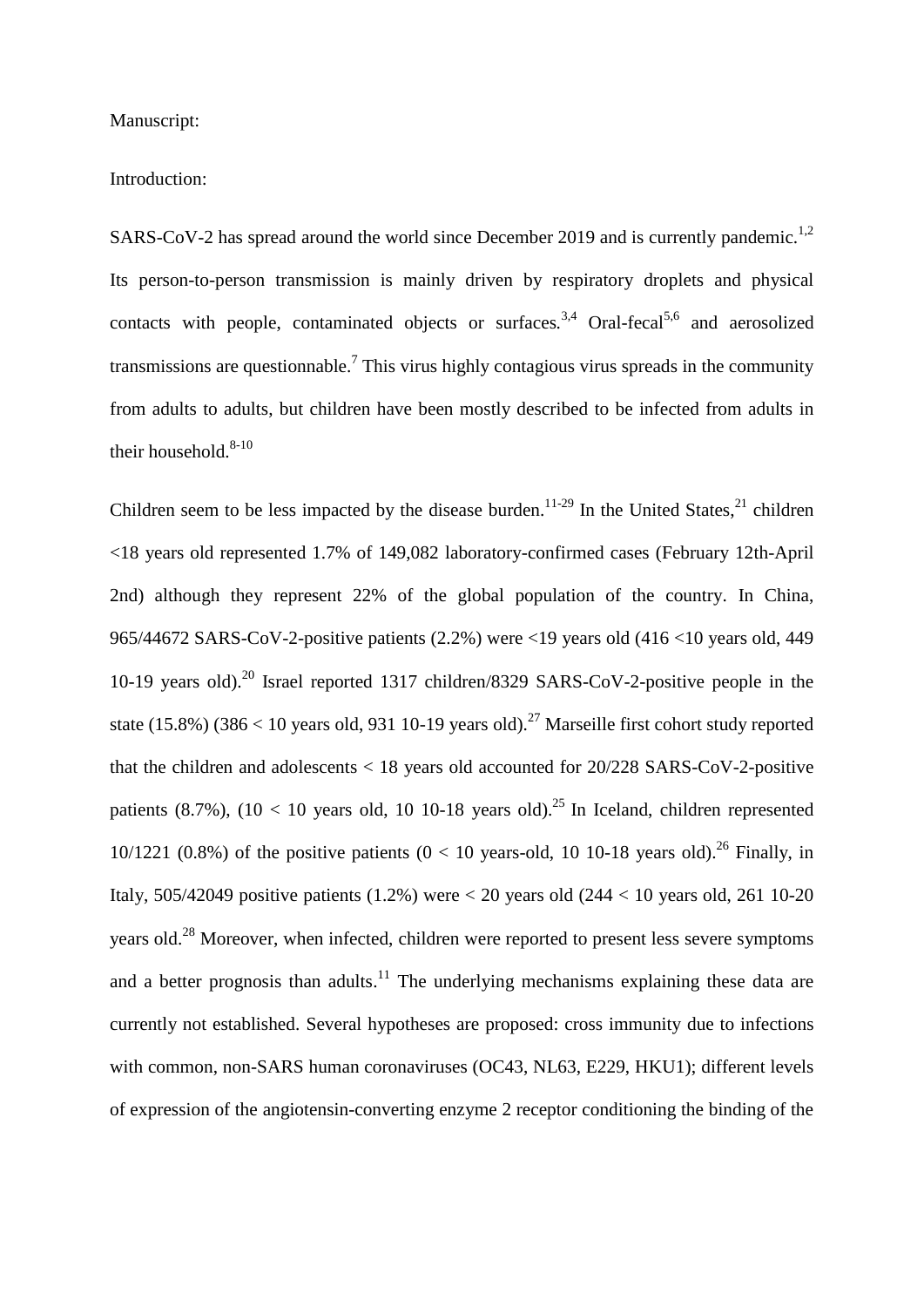virus to the host cells; immaturity of immunity; differences in microbiota components; or less cardiovascular comorbidities. $^{23}$ 

In Marseille, Southern France (862,211 inhabitants in 2016), the first COVID-19 cases were diagnosed during late February 2020. University Hospital Institute (UHI) Méditerranée Infection implemented at the end of January SARS-CoV-2 specific PCR assays and was able to test widely people and provide results within hours including through a screening ambulatory platform (Amrane et al.).<sup>31</sup> Approximately 49,000 persons have been tested by PCR until mid-April. We report here the 302 first pediatric patients diagnosed with SARS-CoV-2 in Marseille public hospitals.

Material and Methods:

Results of SARS-CoV2 PCR assays performed on nasopharyngeal  $\pm$  oropharyngeal swabs or sputum samples among children under 18 years between 2020 February  $24<sup>th</sup>$  to April 15<sup>th</sup> have been collected. Viral RNA extraction and SARS-CoV-2 RNA detection were performed as previously described (Colson et al.).<sup>25</sup> Briefly, viral RNA was extracted from the respiratory samples using the EZ1 Virus Mini Kit v2.0 on the EZ1 instrument (Qiagen, Courtaboeuf, France) or the QIAamp Viral RNA Mini Kit (Qiagen, Courtaboeuf, France) on the QIAcube automated nucleic acid purifier (Qiagen). Then, SARS-CoV-2 RNA was detected by a real-time reverse transcription (RT)-PCR assay targeting the envelope protein (E)-encoding gene.<sup>30,31</sup> The number of copies of SARS-CoV-2 was estimated and expressed as Cycle threshold  $(Ct)$  values.<sup>25</sup>

SARS-CoV-2-positive children and adolescents under 16 years were followed by the pediatric team by phone calls at days 1, 2, 7, 14 and 30 after the date of the  $1<sup>st</sup>$  positive sample; clinical visits were planned in case of worrying symptoms, and hospitalization was decided in case of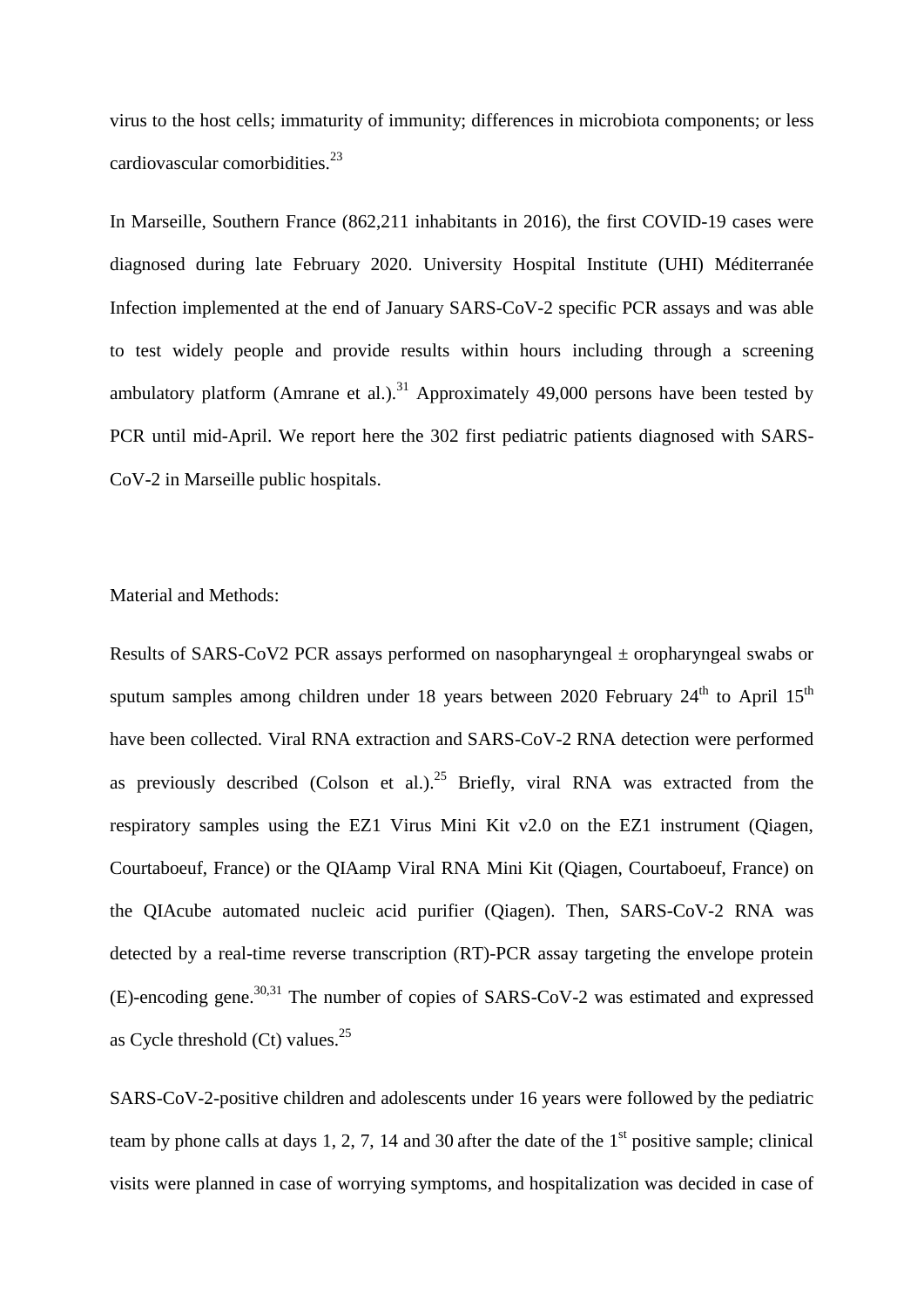severe symptoms. Positive adolescents over 16-years-old were followed by the infectious diseases adults' team with a pediatric referral if long course comorbidity.

Age, sex, risk factors including chronic diseases and obesity, symptoms and their evolution, hospitalization's rate, Pediatric Intensive Care Unit (PICU) admissions and mortality were recorded.

All patients were included except if the parent formulated opposition to the use of data. Patients analyzed in a previous study<sup>25</sup> and sampled from the  $27<sup>th</sup>$  of February until the  $14<sup>th</sup>$  of March were included as their clinical features had not been described.

Statistical analyses were performed with the XLSTAT tool using the Chi-square test for the comparisons of proportions and using the Mann-Whitney test for the comparison of mean values. The significance threshold considered for p value was 0.05.

We compared clinical data available here with those of the seven studies that previously reported clinical information on more than 25 children and adolescents.<sup>16-19,21,22,29</sup>

The UHI Méditerranée infection ethic committee approved the study under the number 2020- 019.

The study was registered under the General Data Protection Regulation number 2020-59.

It adhered to the tenets of the revised Declaration of Helsinki and followed the guidelines strobe.

Results: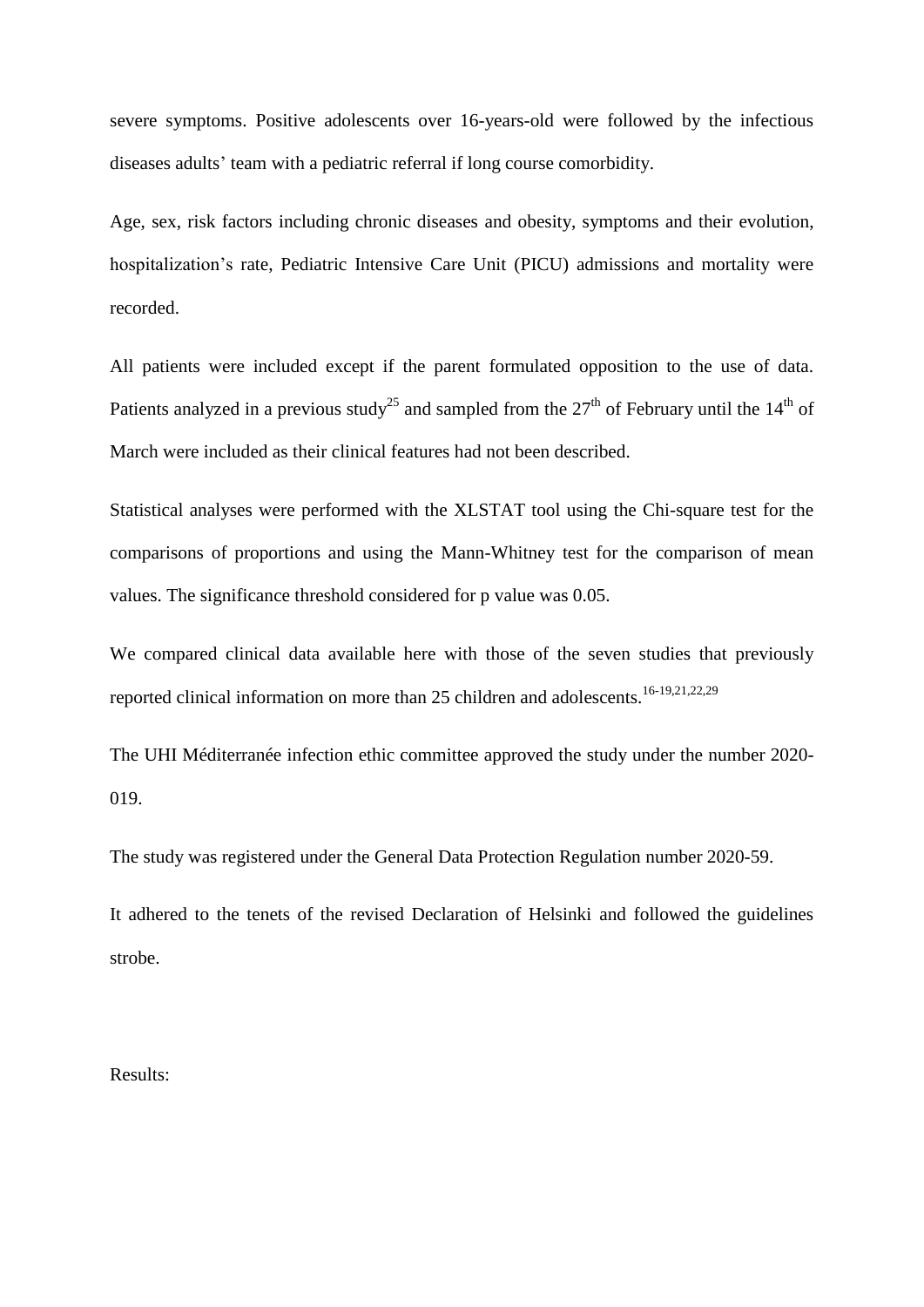From February  $24<sup>th</sup>$  through April  $15<sup>th</sup>$ , 76,653 PCR to diagnose SARS-CoV-2 were performed at UHI Méditerranée Infection for 49,197 individuals. Among these patients, 5,861  $(11.9\%; sex ratio = 0.93)$  were SARS-CoV-2-positive.

Among tested people, 45,433 (92.3%) were adults >18 years old, of whom 5,558 (12.2%; sex ratio = 0.91) were SARS-CoV-2-positive.

A total of 3,764 (7.7%) tested people were  $\langle 18 \rangle$  years-old, and 302 (8.0%; sex ratio = 0.99; no death) were SARS-CoV-2-positive, of whom 107 were under 10 years old and 195 were 10- 18 years old. Median age of these 302 individuals was 13 years (range, 0 day-17 years). Nine (3.0%) were younger than 1 month, 7 (2.3%) were between 1 and 3 months old, 18 (6.0%) were between 3 and 24 months old, 36 (11.9%) were between 3 and 6 years old, 53 (17.5%) were between 6 and 11 years old, 110 (36.4%) were between 11 and 16 years old, and 69 (22.8%) were between 16 and 18 years old.

The children and adolescent were significantly less frequently positive than adults (8.1% versus 12.2%, p<0.0001) (Figure 1).

Eighty percent (242/302) of the SARS-CoV-2-positive children and adolescents were tested thanks to the UHI Méditerranée Infection screening platform, notably based on a proven case in the household or in case of respiratory symptoms, even mild. In addition, 17 (5.6%) were diagnosed after admission in pediatric emergency departments or outpatients' clinics, 6 (2.0%) were diagnosed during their hospitalization for other underlying conditions, and 37 (12.2%) had been tested positive in other hospitals around the city.

Viral excretion was followed in 79/302 children and adolescents (26.2%) in a nonstandardized manner. Because patients were not tested daily, we have collected the data of the last positive test and the first negative test (median; range). The median duration of nasopharyngeal PCR positivity (delay between the first and last positive tests) was 2 days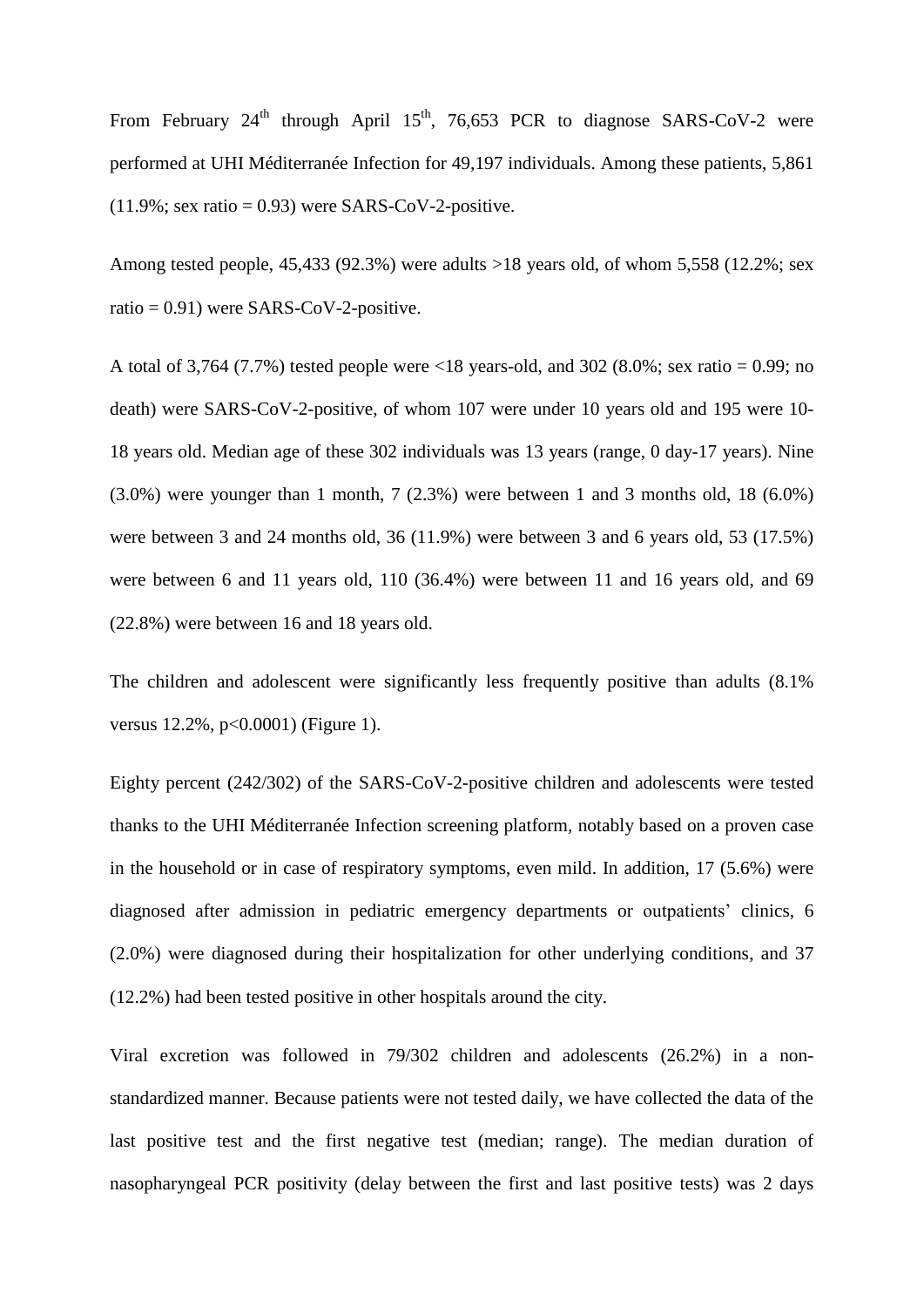(min 1, max 14, mean 3.2), and the median time between the first positive and first negative tests was 8 days (min 1, max 16, mean 7.1). Viral load was available for 250/302 (82.8%) children and adolescents and was 27.4 Ct in median (min 13.1, max 34.9, mean 26.8). In comparison, the median Ct in 3979/5558 (71.6%) adults for whom viral load was available was 26.1 (min 10.6, max 34.9, mean 25.9) (Figure 2).

Complete clinical data for the 30 day-period following the SARS-CoV-2 diagnosis were available for 130 children or adolescents (43.0%). The results are reported in the Tables 1, 2 and 3. A total of 5/130 (3.8%) children had obesity (Body Mass Index (BMI)-for-age charts > 95° percentile) and 32/130 (24.6%) were followed for chronic diseases (Table 3). Fortytwo/130 (32.3%) were asymptomatic and diagnosed in the context of familial cases (Table 1). For the 88/130 other children or adolescents (67.8%), symptoms are detailed in Table 2. Twenty-one/130 (16.2%) were admitted in a conventional ward, one/130 (0.8%) in PICU, and 10/130 (7.7%) were hospitalized following a degradation during the two to seven days after the molecular diagnosis (Table 1). The other children or adolescents were ambulatory followed. All pediatric patients clinically recovered, and none of them died. Household COVID-19 exposure was found in 116/130 cases (89.2%) (16 involved cases diagnosed before the lockdown) (Table 1).

#### Discussion:

We report here a large cohort of SARS-CoV-2-positive pediatric patients. This is the biggest series in Europe and the third biggest worldwide.<sup>16-23,25-27</sup>

In the present series, SARS-CoV-2 seems to infect children and adolescents less frequently than adults based on our observation of a significantly lower proportion of positive subjects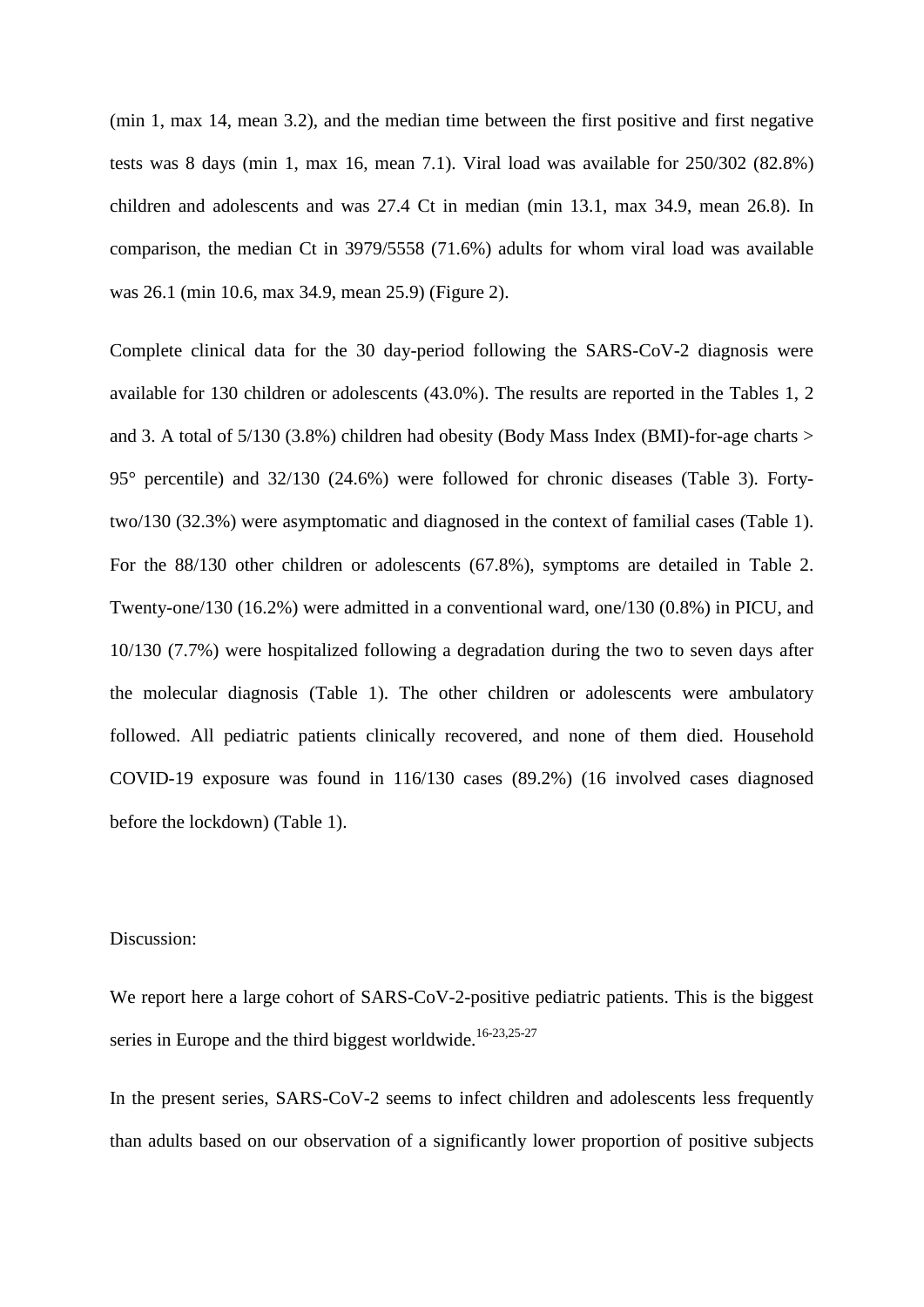among those tested  $(8.0\%$  positivity versus 12.2%; p<0.0001), although this difference was smaller than reported previously.<sup>16-23,25-28</sup>

In addition, COVID-19 was found to be exceptionally severe in this young population compared to studies among adults, which corroborates what is reported in the literature.<sup>16-27</sup>

In the present work, it is worthy to note that 80% of the positive pediatric subjects were diagnosed via the screening platform. This may explain that they represented 5.2% of the positive subjects, which is a higher proportion than previously reported in literature (0.8- 1.7%).17,21,29

This may suggest that testing only severe symptomatic children (during an emergency department visit or a hospitalization) should underestimate the number of positive children. A more restricted strategy of screening consequently misses opportunities of appropriate council, household lockdown and clinical follow up. Conversely, a screening platform, opened to all people in the community, enhances the number of diagnoses in the population and allows extending the isolation of positive patients, which likely impairs the transmission of the disease. 32

Our SARS-CoV-2-positive pediatric population was evenly comprised of male and female (sex ratio 0.99). The majority of previous pediatric studies showed a predominance of male (sex ratio 1.28-1.77).<sup>16-22,26,29</sup> Most of them involved hospitalized or severely ill pediatric patients. This overrepresentation of males is corroborated with a higher severity of viral diseases in male in childhood for COVID-19<sup>16-22,26,29</sup> and other viral infections like flu.<sup>33</sup> But a bias should also be discussed, as sex ratio in China in global population is  $1.17<sup>34</sup>$  which could explain an excessive representation of male in the Chinese studies.<sup>16,18,19</sup>

When regarding the whole population of SARS-CoV-2-positive people tested at UHI Méditerranée Infection in Marseille (adults and children), sex ratio was 0.93 being in favor of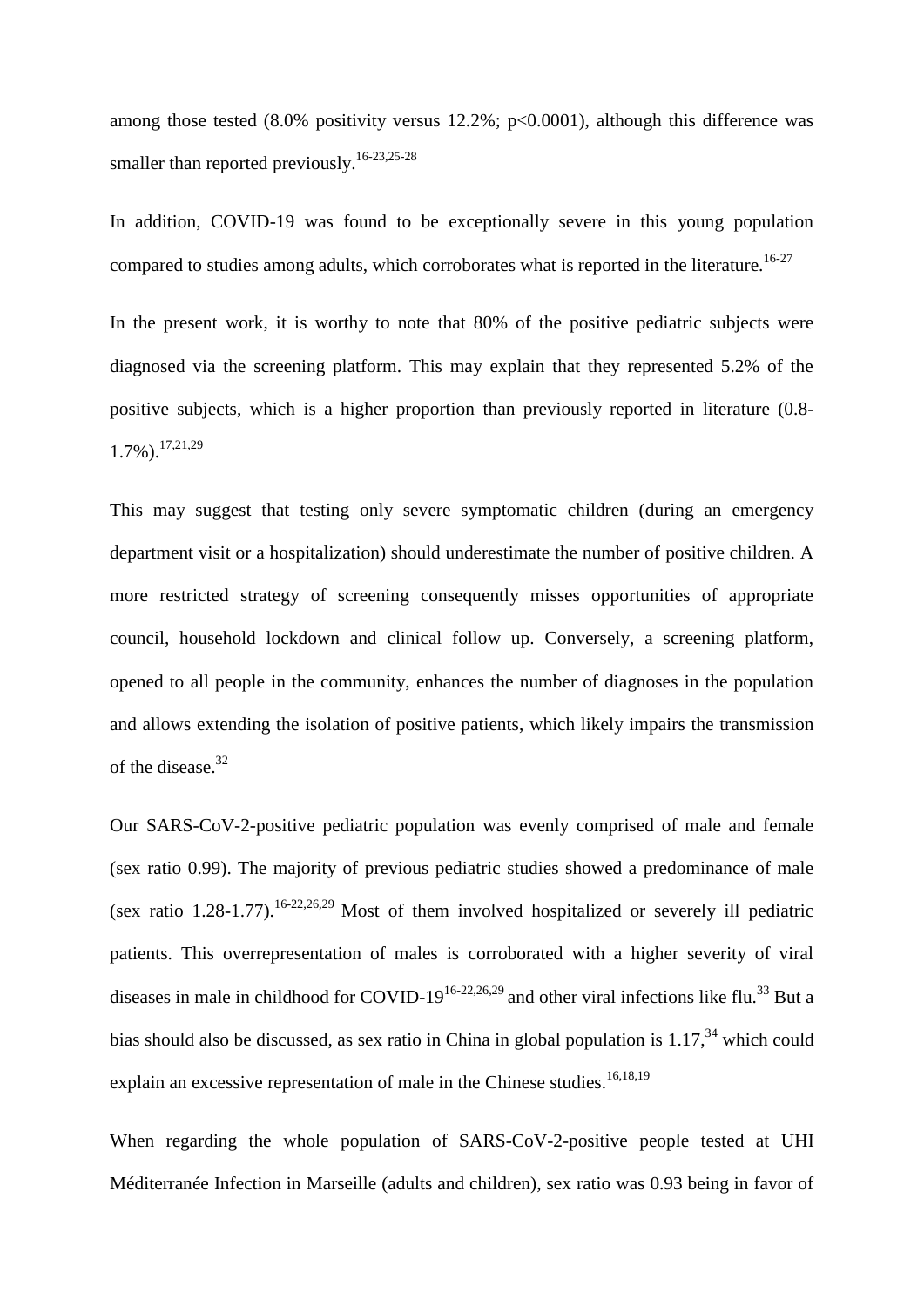women. Previous studies are very heterogeneous regarding the sex ratio among SARS-CoV-2-positive people  $(0.92-1.76)$ .<sup>8,13, 15</sup> This may reflect if the study was conducted in the setting of an open screening recruitment<sup>8,13</sup> or in hospitalized or severely ill patients (COVID-19 is more severe in men) $15$ .

The duration of viral excretion seemed to be shorter than in adults,  $25,35$  and the viral load was significatively lower than in adults, in contrast to what was reported in a previous study.<sup>36</sup> In an earlier work conducted on far smaller numbers of SARS-CoV-2-positive subjects (228) and children or adolescents (Colson P., et al),<sup>25</sup> mean Ct value at the time of diagnosis did not differ between adults and children and adolescents, but the proportion of low Ct values  $\langle$ <19) was 0% in subjects younger than 18 years and 9% in those older than 18 years. In the present study, the proportion of patients with PCR with a Ct value  $\langle 19 \rangle$  at the time of diagnosis was significantly lower among children and adolescents than among adults. Moreover, this proportion was 1.3% and 3.9% among children younger than 10 years and among children and adolescents between 10 and 18 years of age.

Most of the 130 children analyzable in our study (more than three-quarters) were asymptomatic (32.3%) or with mild symptoms (50.8%) and did not require hospitalization, while all recovered and none died. These data confirm the good prognosis of COVID-19 in children, as mentioned elsewhere.<sup>11-29</sup> It should be also noticed that a large majority of the COVID-19 positive children have no underlying chronic disease, as in other studies.<sup>17,21</sup> Hospitalization rate was of 16.9%, which is lower than reported in literature,  $16,17,21$  but it is probably linked to our recruitment mode (open screening).

Almost all the symptoms observed in our study have been already well reported in the previous pediatric studies, but it is noteworthy that anosmia, dysgeusia and cutaneous signs were not evaluated in the published pediatric cohorts.<sup>37-39</sup> Here, anosmia and dysgeusia were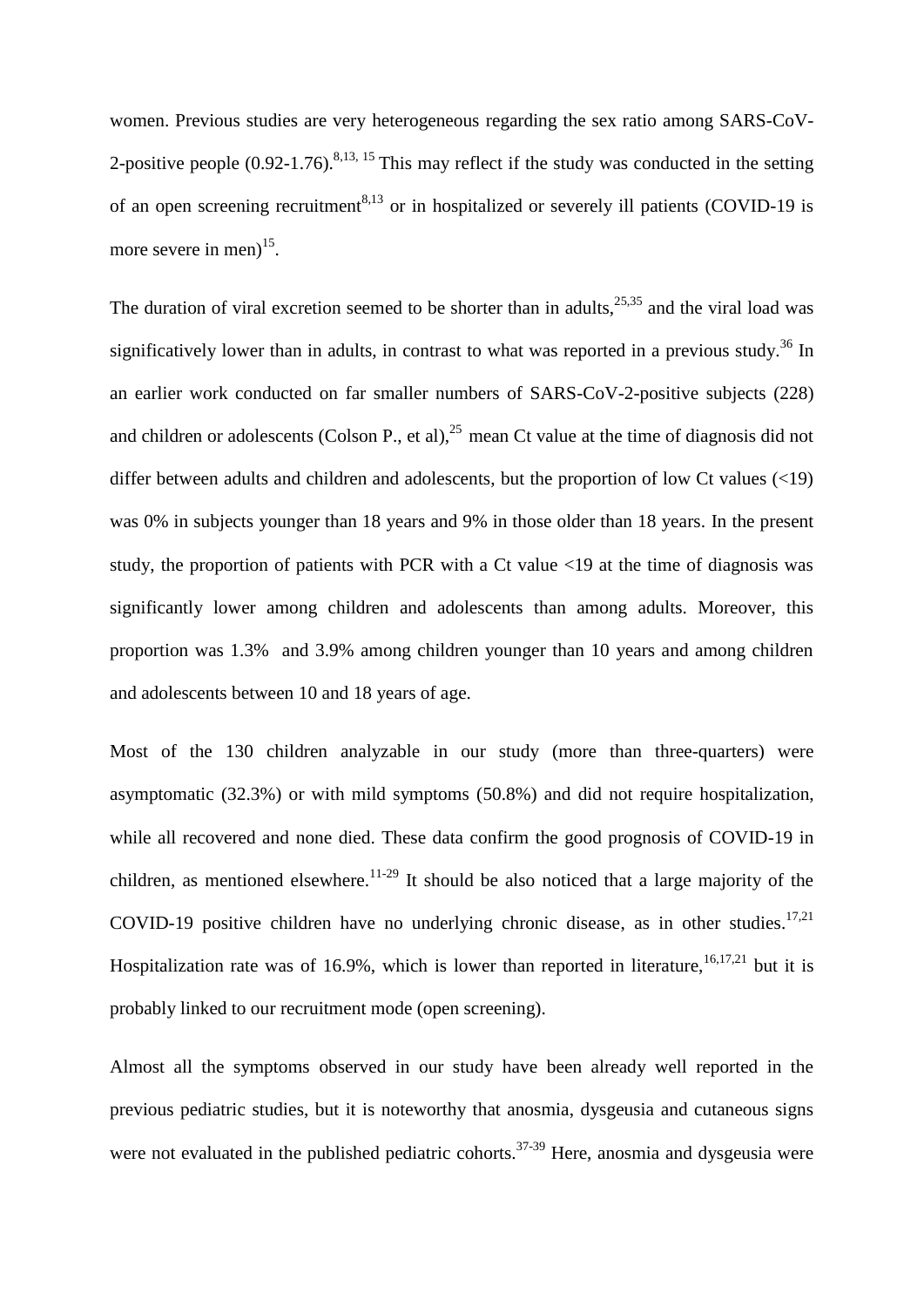found in more than 15% and 13% of subjects, respectively, and cutaneous or mucosa signs was found in 3.8% of the cases. The description of the detailed COVID-19-associated symptoms will be improved in the following months, since more and more case reports and series will be described. $40$ 

As for other studies, <sup>16,18,21,22</sup> 89% of children and adolescents in our series had been infected through familial exposure. Household exposure seems to be the main mode of transmission of the disease in children (familial clusters).

Finally, we cannot rule out that a part of true SARS-CoV-2-infected patients have been missed, because of a short duration of viral excretion.<sup>19</sup>

## Conclusion:

According to the present series, SARS-CoV-2 seems to infect children and adolescents in a significantly lower proportion when compared to adults (8.0% positivity versus 12.2%, p<0.0001). Also, children and adolescent's viral excretion was found to be smaller than for adults (p=0.015). Moreover, COVID-19 appeared only exceptionally severe in the young population compared to in adults.

Open screening through a devoted platform may help to detect asymptomatic pediatric carriers and moderately ill children and adolescents, especially in the context of a familial cluster, to better follow them, confer appropriate council, and allow household lockdown.

Contrary to influenza virus and respiratory virus infections,<sup>41,42</sup> children and adolescents do not seem to be a major reservoir and vectors of the SARS-CoV-2, and appear to often contract the virus after a household exposure.<sup>43</sup>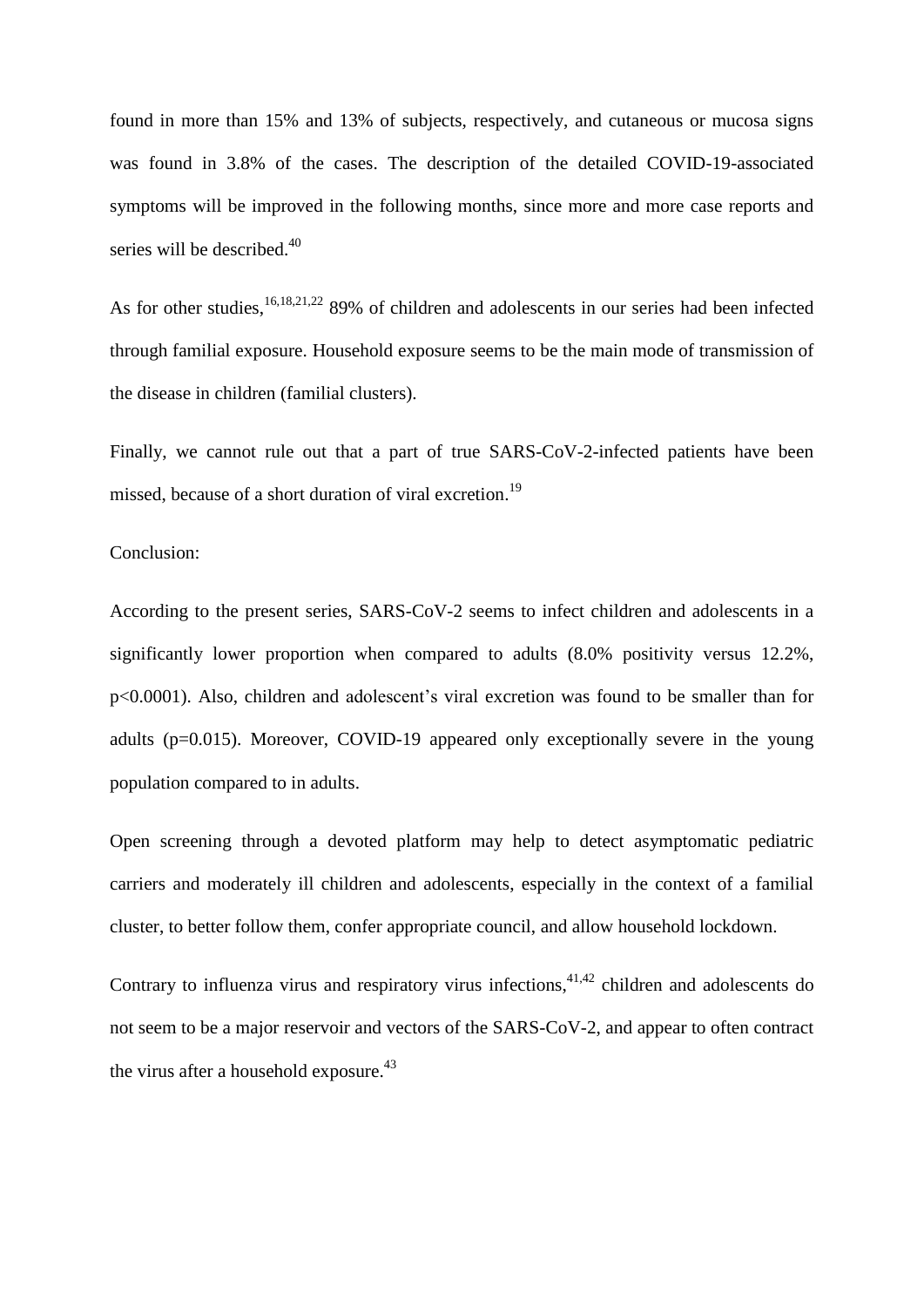Acknowledgment section

Authors contributions:

AM, DR, BC, PC, AF, PM, JCD designed the study, AM, TM, EB, PM, MM, HTD, LL, PC, BLS collected the data, AM, TM, PC, LL analysed the data, AM, BC, PC, DR, AF, PM wrote the manuscript, MM, HTD, EB, JCD, LL, BLS, TM revised the manuscript.

## **Collaborators**

We thank Pr Pierre-Edouard Fournier and Pr Xavier Thirion for their availability.

We thank Pr Jean-Christophe Lagier, Dr Christine Zandotti, Dr Laetitia Ninove, Dr Sophie Amrane, Dr Morgane Mailhe, Dr Marie Hocquart, Dr Mélisande Baravalle, Dr Olivia Laugier, Dr Laetitia Gauche, Morgane Dervaux, Pauline Duvant, Juliette Tillol, Axel Dibas-Franck, Gabrielle Lamaurie for their significant help.

Conflicts of Interest and Financial Disclosures

The authors have no conflicts of interest and non financial disclosures related to this study.

Funding/Support and Role of Funder/Sponsor

No funding or support was used for this study.

Data Access, Responsibility, and Analysis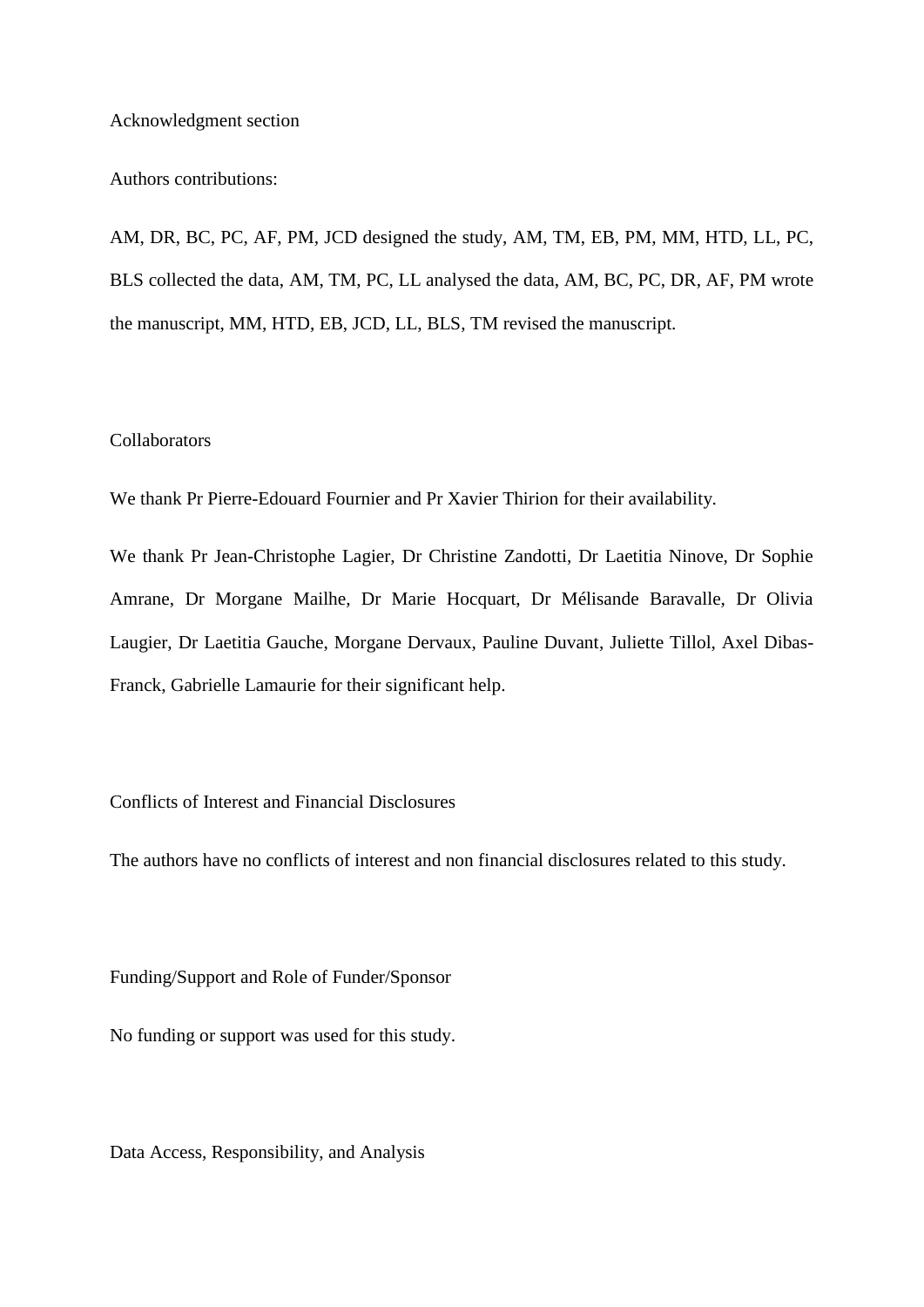Dr Aurélie Morand had full access to all the data in the study and takes responsibility for the integrity of the data and the accuracy of the data analysis.

Authors obtained written permission to include the names of all individuals included in the Acknowledgment.

The 10 pediatric patients analyzed in a previous study<sup>25</sup> and sampled from the 27th of February until the 14th of March were included as their clinical features had not been described.

25. Colson P, Tissot-Dupont H, Morand A, et al. Children account for a small proportion of diagnoses of SARS-CoV-2 5 infection and do not exhibit greater viral loads than adults. 6 Short title (for the running head): SARS-CoV-2 infections in children. Preprint. [https://www.mediterranee-infection.com/wp-content/uploads/2020/03/Ms\\_Raoult\\_SARS-](https://www.mediterranee-infection.com/wp-content/uploads/2020/03/Ms_Raoult_SARS-CoV-2_Age_Mar2020_vL.pdf)[CoV-2\\_Age\\_Mar2020\\_vL.pdf](https://www.mediterranee-infection.com/wp-content/uploads/2020/03/Ms_Raoult_SARS-CoV-2_Age_Mar2020_vL.pdf)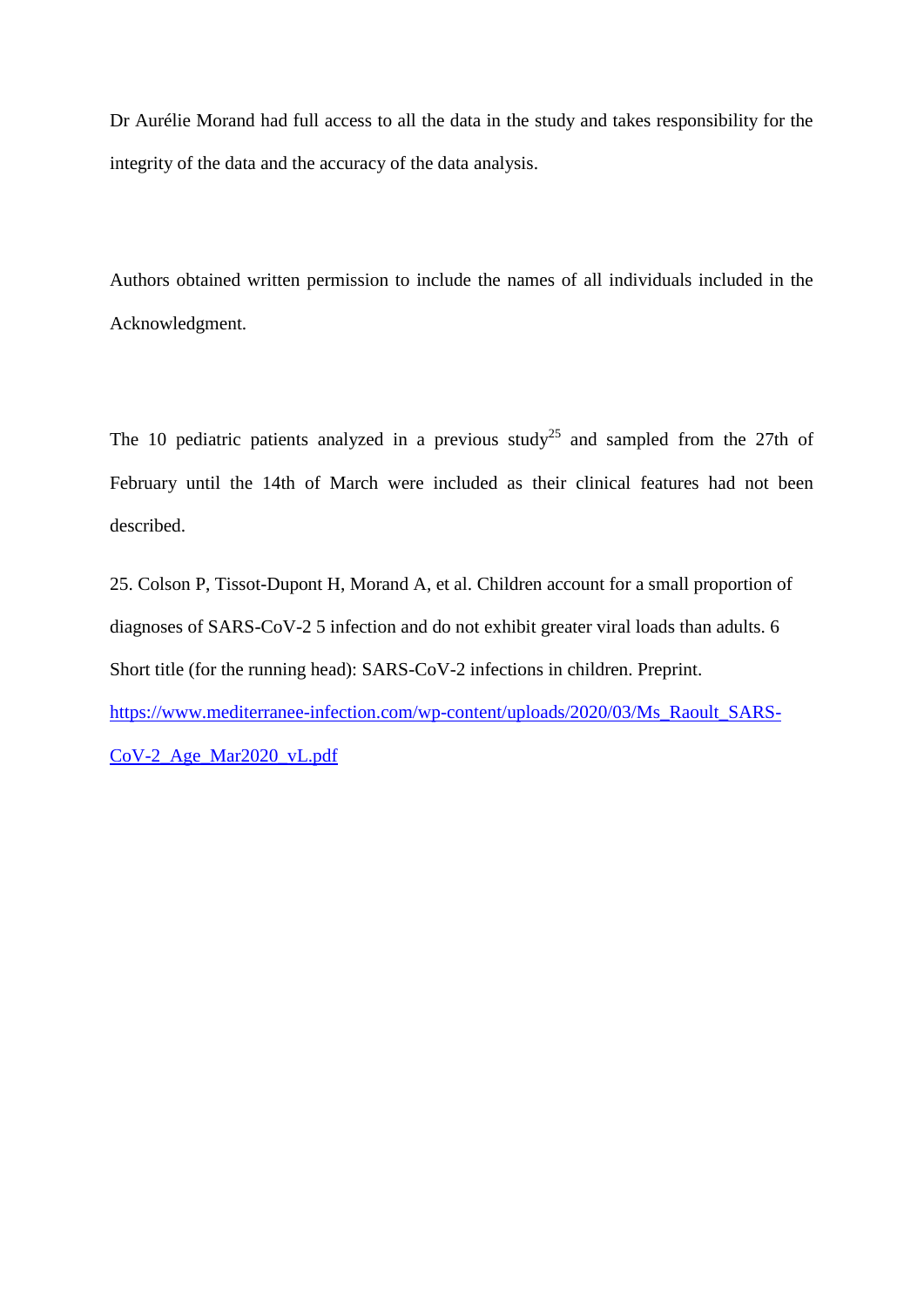References :

1. https://www.who.int/emergencies/diseases/novel-coronavirus-2019/situation-reports/

2.<https://www.cdc.gov/coronavirus/2019-ncov/cases-updates/world-map.html>

3. Ghinai I, McPherson TD, Hunter JC, et al. First known person-to-person transmission of severe acute respiratory syndrome coronavirus 2 (SARS-CoV-2) in the USA. Lancet. 2020 Apr 4;395(10230):1137-1144. doi: 10.1016/S0140-6736(20)30607-3. Epub 2020 Mar 13.

4. Pung R, Chiew CJ, Young BE, et al. Investigation of three clusters of COVID-19 in Singapore: implications for surveillance and response measures. Lancet. 2020 Mar 28;395(10229):1039-1046. doi: 10.1016/S0140-6736(20)30528-6. Epub 2020 Mar 17.

5. Tian Y, Rong L, Nian W, et al. Review article: gastrointestinal features in COVID-19 and the possibility of faecal transmission. Aliment Pharmacol Ther. 2020 May;51(9):843-851. doi: 10.1111/apt.15731. Epub 2020 Mar 31.

6. Lodder W, de Roda Husman AM. SARS-CoV-2 in wastewater: potential health risk, but also data source. Lancet Gastroenterol Hepatol. 2020 Apr 1. pii: S2468-1253(20)30087-X. doi: 10.1016/S2468-1253(20)30087-X. [Epub ahead of print]

7. van Doremalen N, Bushmaker T, Morris DH, et al. Aerosol and Surface Stability of SARS-CoV-2 as Compared with SARS-CoV-1. N Engl J Med. 2020 Apr 16;382(16):1564-1567. doi: 10.1056/NEJMc2004973. Epub 2020 Mar 17.

8. Bi Q, Wu Y, Mei S, et al. Epidemiology and transmission of COVID-19 in Shenzhen China: analysis of 391 cases and 1,286 of their close contacts. medRxiv. Preprint 2020. doi: 10.1101/2020.03.03.20028423.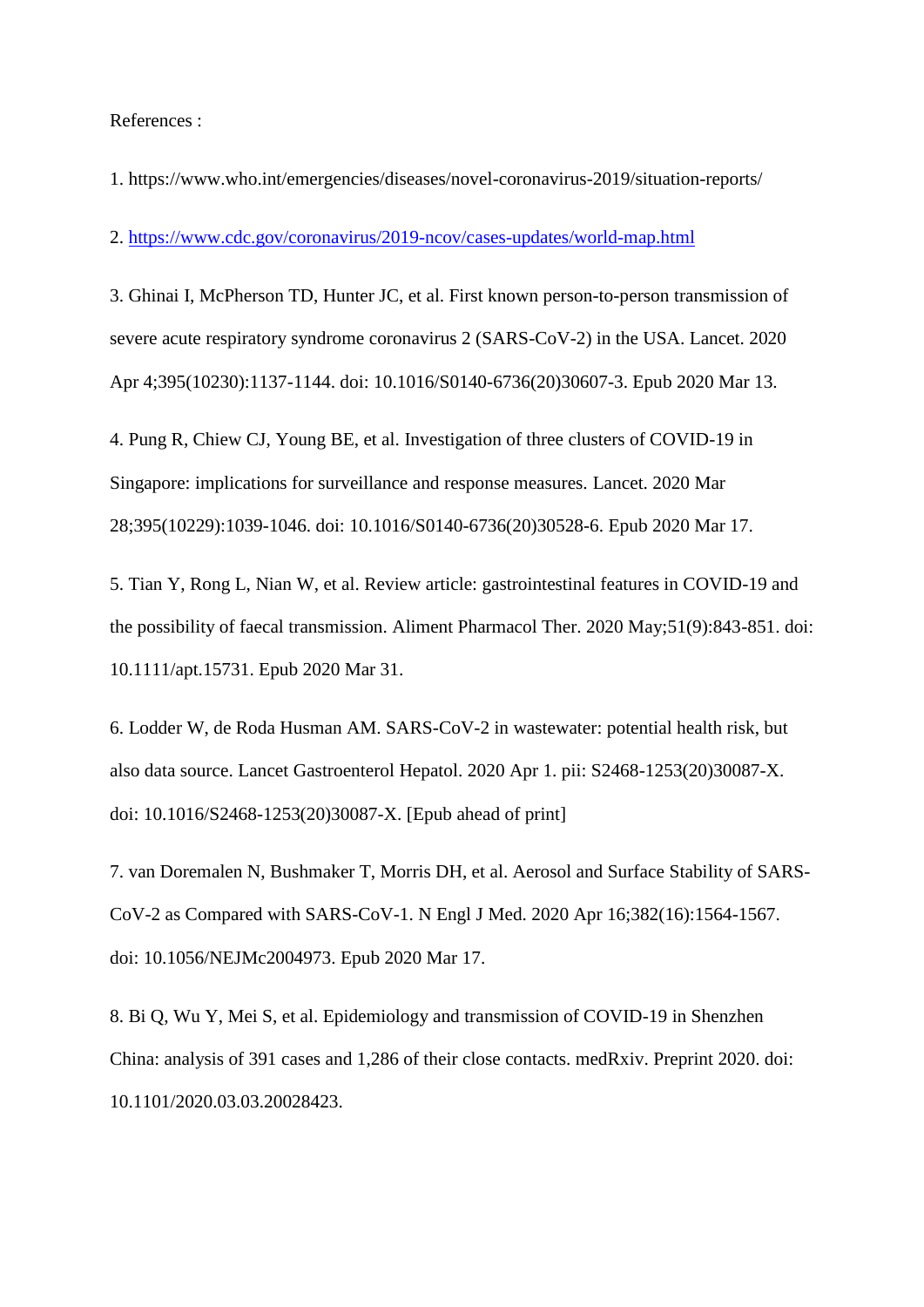9. Li W, Zhang B, Lu J, et al. The characteristics of household transmission of COVID-19. Clin Infect Dis. 2020 Apr 17. pii: ciaa450. doi: 10.1093/cid/ciaa450. [Epub ahead of print]

10. Zimmermann P, Curtis N. Coronavirus Infections in Children Including COVID-19: An Overview of the Epidemiology, Clinical Features, Diagnosis, Treatment and Prevention Options in Children. Pediatr Infect Dis J. 2020 May;39(5):355-368. doi: 10.1097/INF.0000000000002660.

11. Ludvigsson JF. Systematic review of COVID-19 in children shows milder cases and a better prognosis than adults. Acta Paediatr 2020; n/a. Available from: https://doi.org/10.1111/apa.15270

12. Cai J, Xu J, Lin D, et al. A Case Series of children with 2019 novel coronavirus infection: clinical and epidemiological features. Clin Infect Dis. 2020 Feb 28. pii: ciaa198. doi: 10.1093/cid/ciaa198. [Epub ahead of print]

13. Tian S, Hu N, Lou J, et al. Characteristics of COVID-19 infection in Beijing. J Infect. 2020 Apr;80(4):401-406. doi: 10.1016/j.jinf.2020.02.018. Epub 2020 Feb 27.

14. Wei M, Yuan J, Liu Y, et al. Novel Coronavirus Infection in Hospitalized Infants Under 1 Year of Age in China. JAMA. 2020 Feb 14. doi: 10.1001/jama.2020.2131. [Epub ahead of print]

15. Novel Coronavirus Pneumonia Emergency Response Epidemiology Team. [The epidemiological characteristics of an outbreak of 2019 novel coronavirus diseases (COVID-19) in China]. Zhonghua Liu Xing Bing Xue Za Zhi. 2020 Feb 17;41(2):145-151. doi: 10.3760/cma.j.issn.0254-6450.2020.02.003. [Epub ahead of print]

16. Qiu H, Wu J, Hong L, et al. Clinical and epidemiological features of 36 children with coronavirus disease 2019 (COVID-19) in Zhejiang, China: an observational cohort study.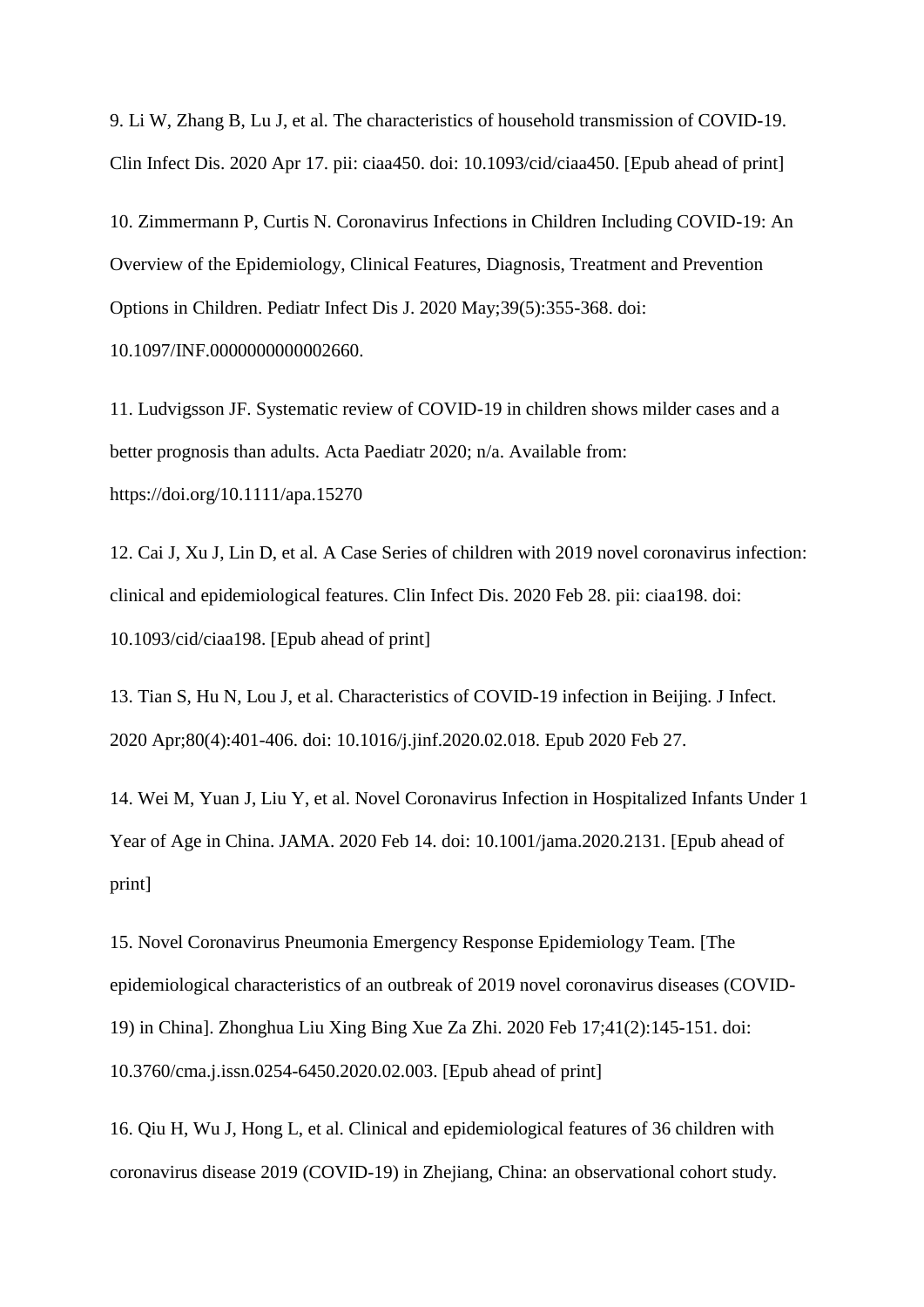Lancet Infect Dis. 2020 Mar 25. pii: S1473-3099(20)30198-5. doi: 10.1016/S1473- 3099(20)30198-5. [Epub ahead of print] PubMed PMID: 32220650; PubMed Central PMCID: PMC7158906.

17. Tagarro A, Epalza C, Santos M et al. Screening and Severity of Coronavirus Disease 2019 (COVID-19) in Children in Madrid, Spain. JAMA Pediatr. 2020 Apr 8. doi: 10.1001/jamapediatrics.2020.1346. [Epub ahead of print] PubMed PMID: 32267485; PubMed Central PMCID: PMC7142799.

18. Lu X, Zhang L, Du H, et al. Chinese Pediatric Novel Coronavirus Study Team. SARS-CoV-2 Infection in Children. N Engl J Med. 2020 Mar 18. doi: 10.1056/NEJMc2005073. [Epub ahead of print] PubMed PMID: 32187458; PubMed Central PMCID: PMC7121177.

19. Dong Y, Mo X, Hu Y, et al. Epidemiology of COVID-19 Among Children in China. Pediatrics. 2020 Mar 16. pii: e20200702. doi: 10.1542/peds.2020-0702. [Epub ahead of print] PubMed PMID: 32179660.

20. Wu Z, McGoogan JM. Characteristics of and important lessons from the coronavirus disease 2019 (COVID-19) outbreak in China: summary of a report of 72 314 cases from the Chinese Center for Disease Control and Prevention. JAMA 2020. February 24 (Epub ahead of print). [PubMed] [Google Scholar] [Ref list]

21. CDC COVID-19 Response Team. Coronavirus Disease 2019 in Children – United States, February 12-April 2, 2020. MMWR Morb Mortal Wkly Rep. 2020 Apr 10;69(14):422-426. doi: 10.15585/mmwr.mm6914e4. PubMed PMID: 32271728.

22. Ma YL, Xia SY, Wang M, et al. [Clinical features of children with SARS-CoV-2 infection: an analysis of 115 cases]. Zhongguo Dang Dai Er Ke Za Zhi. 2020 Apr;22(4):290- 293.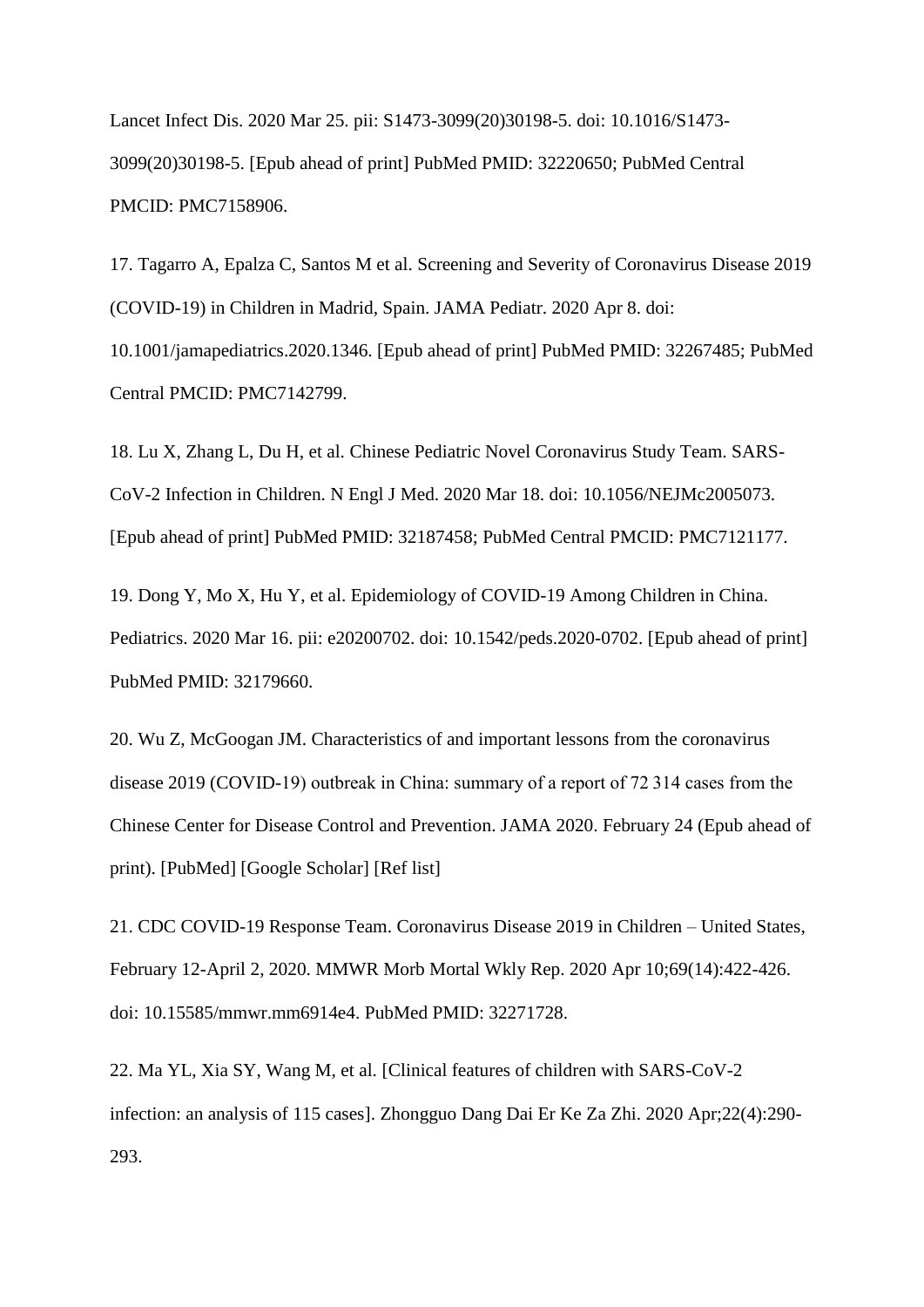23. Castagnoli R, Votto M, Licari A et al. Severe Acute Respiratory Syndrome Coronavirus 2 (SARS-CoV-2) Infection in Children and Adolescents: A Systematic Review. JAMA Pediatr. 2020 Apr 22. doi: 10.1001/jamapediatrics.2020.1467. [Epub ahead of print]

24. Cristiani L, Mancino E, Matera L, et al. Will children reveal their secret? The coronavirus dilemma. Eur Respir J. 2020 Apr 2. pii: 2000749. doi: 10.1183/13993003.00749-2020. [Epub ahead of print]

25. Colson P, Tissot-Dupont H, Morand A, et al. Children account for a small proportion of diagnoses of SARS-CoV-2 5 infection and do not exhibit greater viral loads than adults. 6 Short title (for the running head): SARS-CoV-2 infections in children. Preprint.

[https://www.mediterranee-infection.com/wp-content/uploads/2020/03/Ms\\_Raoult\\_SARS-](https://www.mediterranee-infection.com/wp-content/uploads/2020/03/Ms_Raoult_SARS-CoV-2_Age_Mar2020_vL.pdf)[CoV-2\\_Age\\_Mar2020\\_vL.pdf](https://www.mediterranee-infection.com/wp-content/uploads/2020/03/Ms_Raoult_SARS-CoV-2_Age_Mar2020_vL.pdf)

26. Gudbjartsson DF, Helgason A, Jonsson H, et al. Spread of SARS-CoV-2 in the Icelandic Population. N Engl J Med. 2020 Apr 14. doi: 10.1056/NEJMoa2006100. [Epub ahead of print]

27. [https://www.health.gov.il/PublicationsFiles/covid-19\\_epi3.pdf](https://www.health.gov.il/PublicationsFiles/covid-19_epi3.pdf)

28. Italian National Health Institute (Istituto Superiore di Sanità). Coronavirus epidemic: situation report. March 26, 2020. (In Italian)

https://www.epicentro.iss.it/coronavirus/bollettino/

Bollettino-sorveglianza-integrata-COVID-19\_26-marzo%202020

.pdf.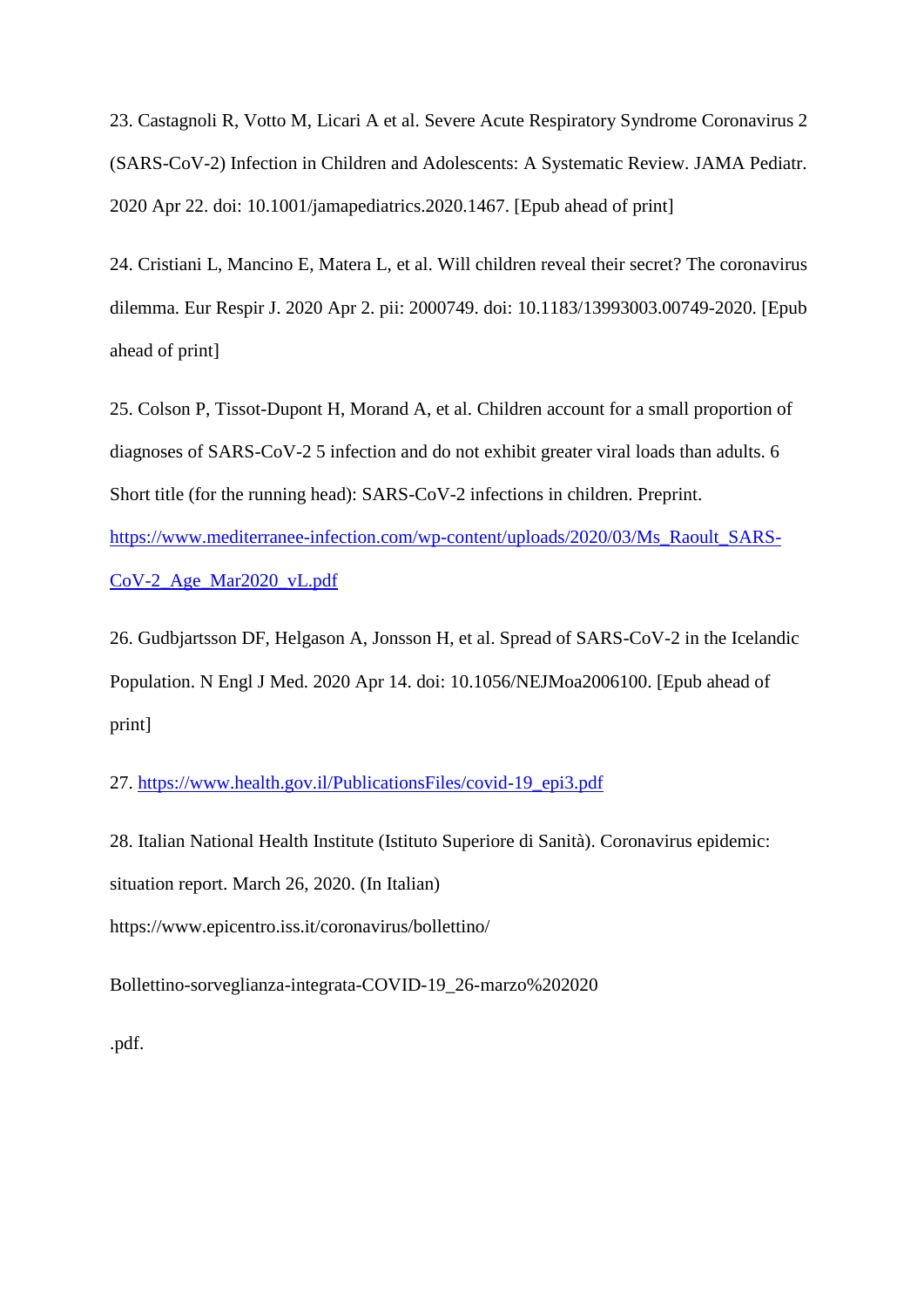29. Parri N, Lenge M, Buonsenso D. Children with Covid-19 in Pediatric Emergency Departments in Italy. N Engl J Med. 2020 May 1. doi: 10.1056/NEJMc2007617. [Epub ahead of print] No abstract available.

30. Lagier JC, Colson P, Tissot-Dupont H, et al. Testing the repatriated for SARS-Cov2: Should laboratory-based quarantine replace traditional quarantine? Travel Med Infect Dis. 2020 Mar 14:101624. doi: 10.1016/j.tmaid.2020.101624. [Epub ahead of print]

31. Amrane S, Tissot-Dupont H, Doudier B, et al. Rapid viral diagnosis and ambulatory management of suspected COVID-19 cases presenting at the infectious diseases referral hospital in Marseille, France, - January 31st to March 1st, 2020: A respiratory virus snapshot. Travel Med Infect Dis. 2020 Mar 20:101632. doi: 10.1016/j.tmaid.2020.101632. [Epub ahead of print]

32. Guo F, Du Z, Wang T. An effective screening and management process in the outpatient clinic for patients requiring hospitalization during the COVID-19 pandemic. J Med Virol. 2020 Apr 21. doi: 10.1002/jmv.25916. [Epub ahead of print]

33. Peltola V, Ziegler T, Ruuskanen O. Inluenza A and B virus infections in children. CID 2003 36(3), 299-305.

34. [https://en.wikipedia.org/wiki/List\\_of\\_countries\\_by\\_sex\\_ratio](https://en.wikipedia.org/wiki/List_of_countries_by_sex_ratio)

35. Huang C, Wang Y, Li X, et al. Clinical features of patients infected with 2019 novel coronavirus in Wuhan, China. Lancet. 2020 Feb 15;395(10223):497-506. doi: 10.1016/S0140- 6736(20)30183-5. Epub 2020 Jan 24.

36. Jones TC, Mühlemann B, Veith T. An analysis of SARS-CoV-2 viral load by patient age. https://zoonosen.charite.de/fileadmin/user\_upload/microsites/m\_cc05/virologieccm/dateien\_upload/Weitere\_Dateien/analysis-of-SARS-CoV-2-viral-load-by-patient-age.pdf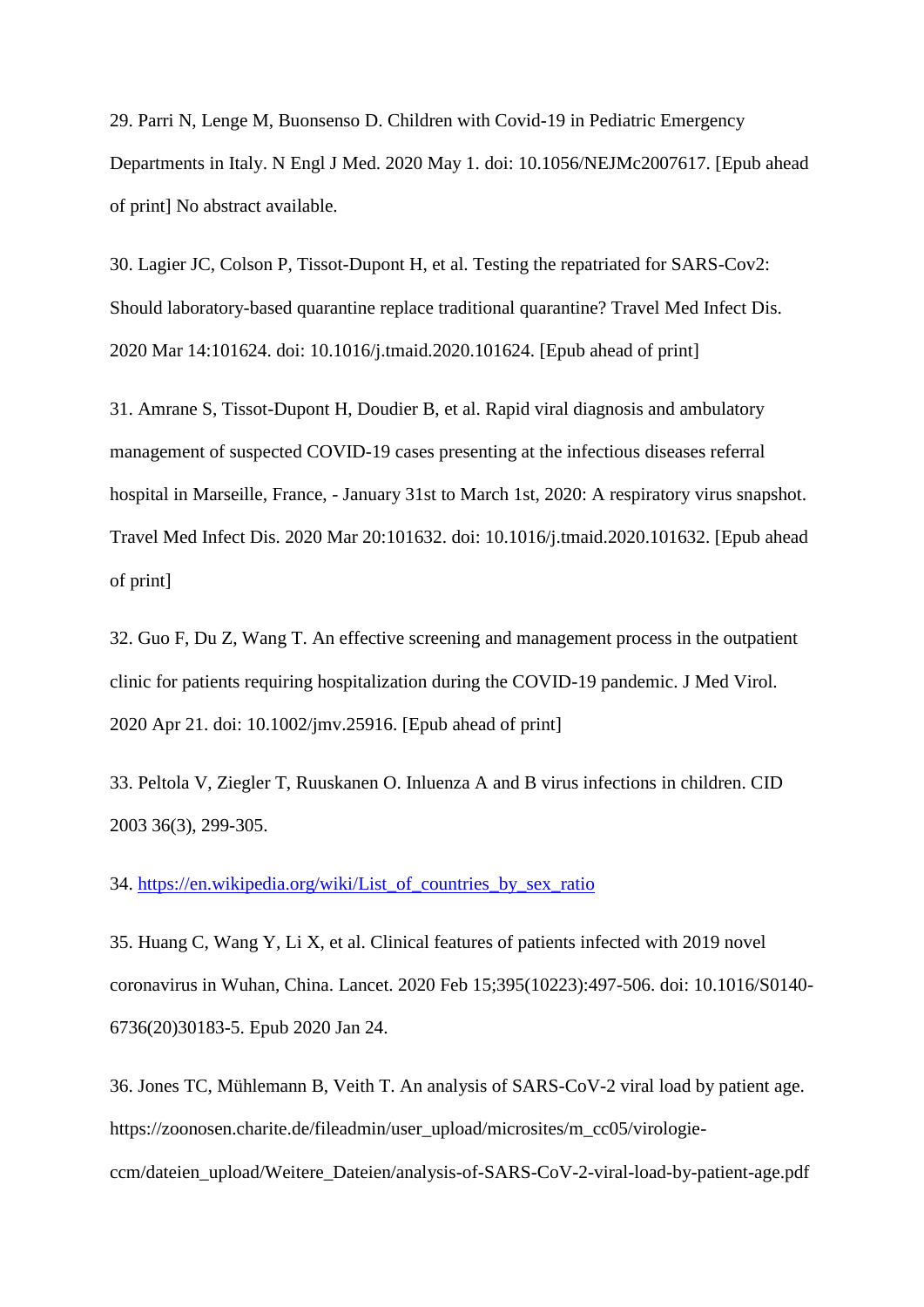37. Heidari F, Karimi E, Firouzifar M, et al. Anosmia as a prominent symptom of COVID-19 infection. Rhinology. 2020 Apr 22. doi: 10.4193/Rhin20.140. [Epub ahead of print]

38. Lechien JR, Hopkins C, Saussez S. Sniffing out the evidence; It's now time for public health bodies recognize the link between COVID-19 and smell and taste disturbance. Rhinology. 2020 Apr 30. doi: 10.4193/Rhin20.159. [Epub ahead of print]

39. Galván Casas C, Català A, Carretero Hernández G, et al. Classification of the cutaneous manifestations of COVID‐ 19: a rapid prospective nationwide consensus study in Spain with 375 cases. Br J Dermatol. 2020 Apr 29. doi: 10.1111/bjd.19163. [Epub ahead of print]

40. Jones VG, Mills M, Suarez D, et al. COVID-19 and Kawasaki Disease: Novel Virus and Novel Case. Hosp Pediatr. 2020; doi: 10.1542/hpeds.2020-0123.

41. Tsang TK, Cowling BJ, Fang VJ, et al. Influenza A Virus Shedding and Infectivity in Households. J Infect Dis 212:1420-1428.

42. Tsang TK, Fang VJ, Chan KH, et al. Individual Correlates of Infectivity of Influenza A Virus Infections in Households. PLoS One 11:e0154418.

43. Zhu Y, Bloxham CJ, Hulme KD, et al. Children are unlikely to have been the primary source of household SARS-CoV-2 infections.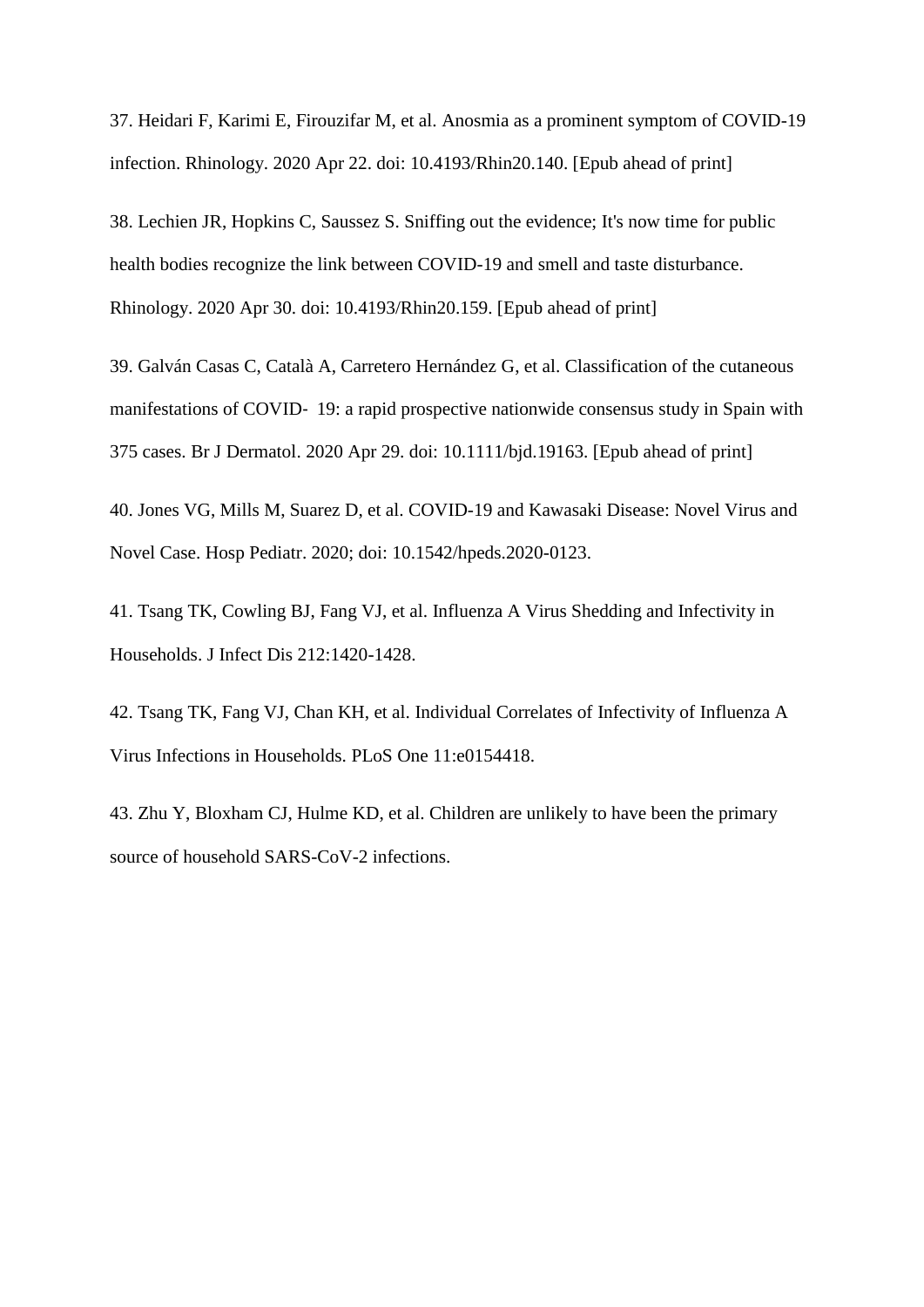Figure 1: Total tested patients and total SARS-CoV-2-positive patients in the two groups 1) Adults ≥ 18 years old and 2) Chidren and Adolescents [0-18 years old[

Figure 2: Difference of viral load (Ct) in children and alolescents [0-18 years old[ versus adults  $\geq 18$  years old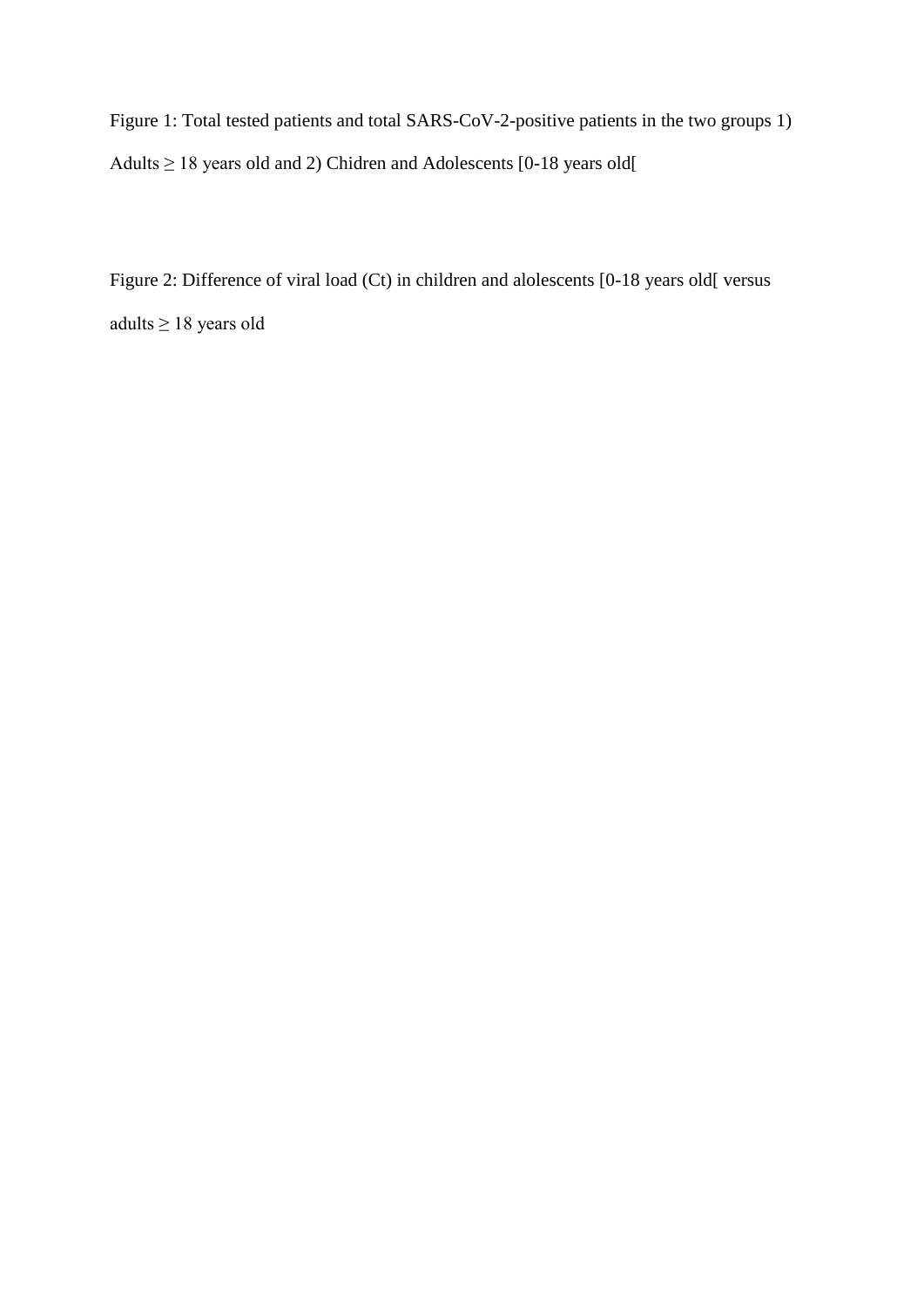Table 1: Demographic, presentation, hospitalization and exposition of the present pediatric cohort compare with studies on more than 25 children and adolescents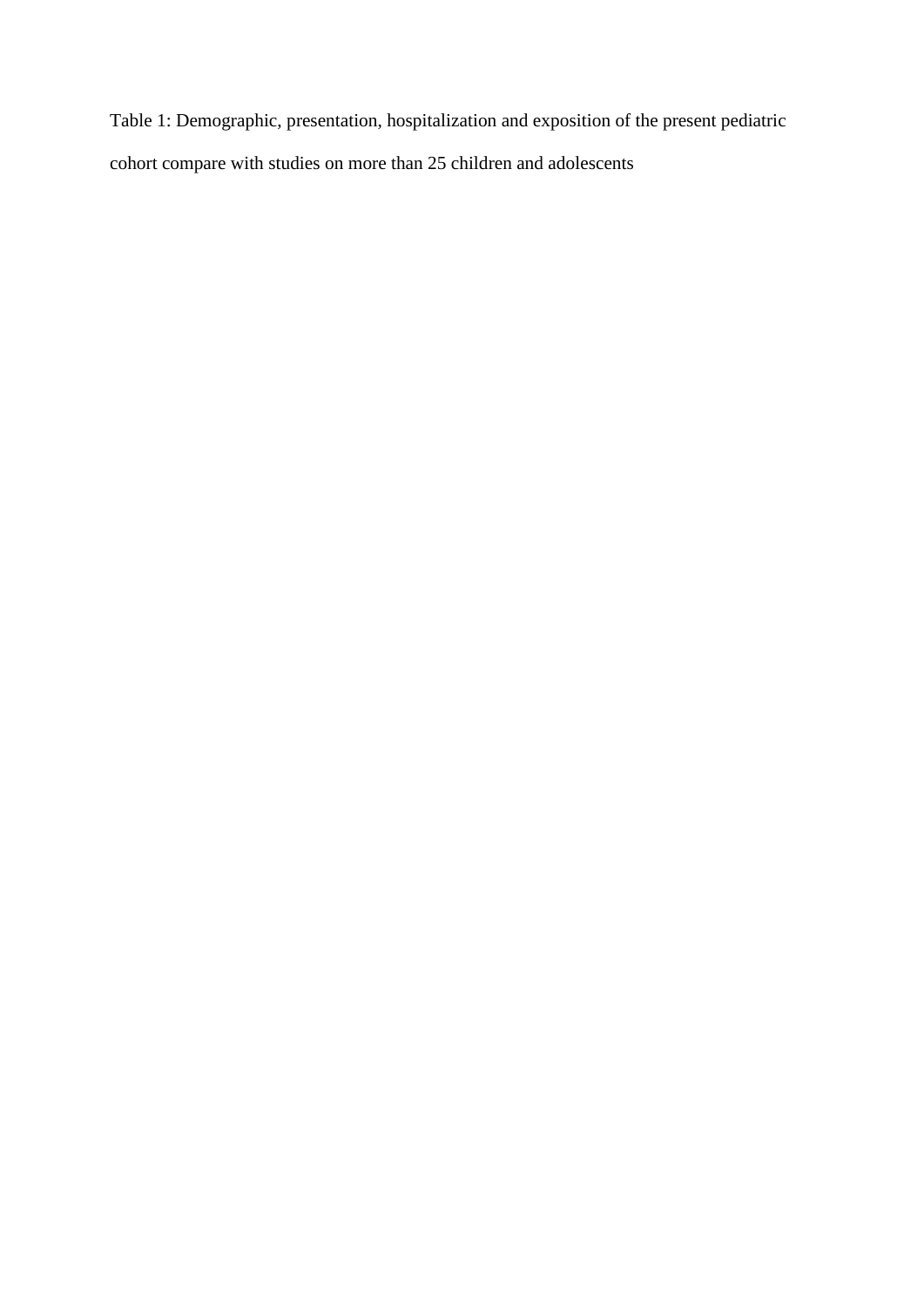|                                         | <b>Present study</b>  | Lu et al. $^{18}$     | Ma et al.<br>$(Abstruct)^{22}$ | <b>Tagarro</b> et<br>al. <sup>17</sup> | Dong et al.<br>(Confirmed) <sup>19</sup> | <b>CDC COVID-</b><br>$19^{21}$ | Parri et al. <sup>29</sup> | Qiu et al. <sup>16</sup> |
|-----------------------------------------|-----------------------|-----------------------|--------------------------------|----------------------------------------|------------------------------------------|--------------------------------|----------------------------|--------------------------|
| Population                              | 130                   | 171                   | 115                            | 41                                     | 728                                      | 2572                           | 100                        | 36                       |
| <b>Age Median</b><br>Range              | $11(0-17)$            | $6.7(1-15)$           | No data                        | $3(0-15)$                              | 10                                       | $11(0-17)$                     | $3.3(0-17.5)$              | $8.3(1-16)$              |
| Sex ratio                               | 0.94                  | 1.55                  | 1.40                           | 1.28                                   | 1.35                                     | 1.30                           | 1.30                       | 1.77                     |
| Male                                    | 63 (48.5%)            | $104(60.8\%)$         | 73 (63.5%)                     | 23 (56%)                               | 418 (57.4%)                              | 1408 (57.8%)                   | 57 (57.0%)                 | 23 (63.9%)               |
| Female                                  | 67(51.5%)             | $67(39.2\%)$          | 42 (36.5%)                     | 18 (44%)                               | 310 (42.6%)                              | 1082 (43.2%)                   | 43(43.0)                   | 13 (36.1%)               |
|                                         | <b>Symptoms</b>       |                       |                                |                                        |                                          |                                |                            |                          |
| Asymptomatic<br>infection               | 42 (32.3%)            | 27 (15.8%)            | $61(53.0\%)$                   | No data                                | 94 (12.9%)                               | $1/291(0.3\%)$                 | 21 (21.0%)                 | $10(27.8\%)$             |
| Upper<br>respiratory<br>tract infection | 40 (30.8%)            | 33 (19.3%)            | No data                        | 14 (34%)                               | No data                                  | No data                        | No data                    | $7(19.4\%)$              |
| Pneumonia                               | $2(1.5\%)$            | 111 (64.9%)           | No data                        | 13 (31.7%)                             | No data                                  | No data                        | $9(9.0\%)$                 | 19 (52.8%)               |
| Others                                  | 46 (35.4%)            | No data               | No data                        | No data                                | No data                                  | 78/291<br>$(26.8\%)$           | No data                    | No data                  |
|                                         | Hospitalization       |                       |                                |                                        |                                          |                                |                            |                          |
| Yes                                     | 22 (16.9%)            | No data               | No data                        | 25(60%)                                | No data                                  | 147/745<br>(19.7%)             | $67(67.0\%)$               | 36 (100%)                |
| No                                      | 107 (82.3%)           | No data               | No data                        | 16(40%)                                | No data                                  | 598/745<br>$(80.3\%)$          | 33 (33.0%)                 | $0(0\%)$                 |
|                                         | <b>PICU</b> admission |                       |                                |                                        |                                          |                                |                            |                          |
| Yes                                     | $1(0.8\%)$            | No data               | 3                              | $4(10\%)$                              | No data                                  | 15/745 (2.0%)                  | $1(1\%)$                   | No data                  |
| Died                                    | $0(0\%)$              | $1(0.6\%)$            | $0(0\%)$                       | $0(0\%)$                               | $1(0.1\%)$                               | $3/745(0.4\%)$                 | $0(0\%)$                   | $0(0\%)$                 |
|                                         | <b>Exposition</b>     |                       |                                |                                        |                                          |                                |                            |                          |
| Household                               | 116/130<br>$(89.2\%)$ | 154/171<br>$(90.1\%)$ | 105/115(91.3%                  | No data                                | No data                                  | 168/184<br>(91.3%)             | 45 (45.0%)                 | 32/36 (88.9%)            |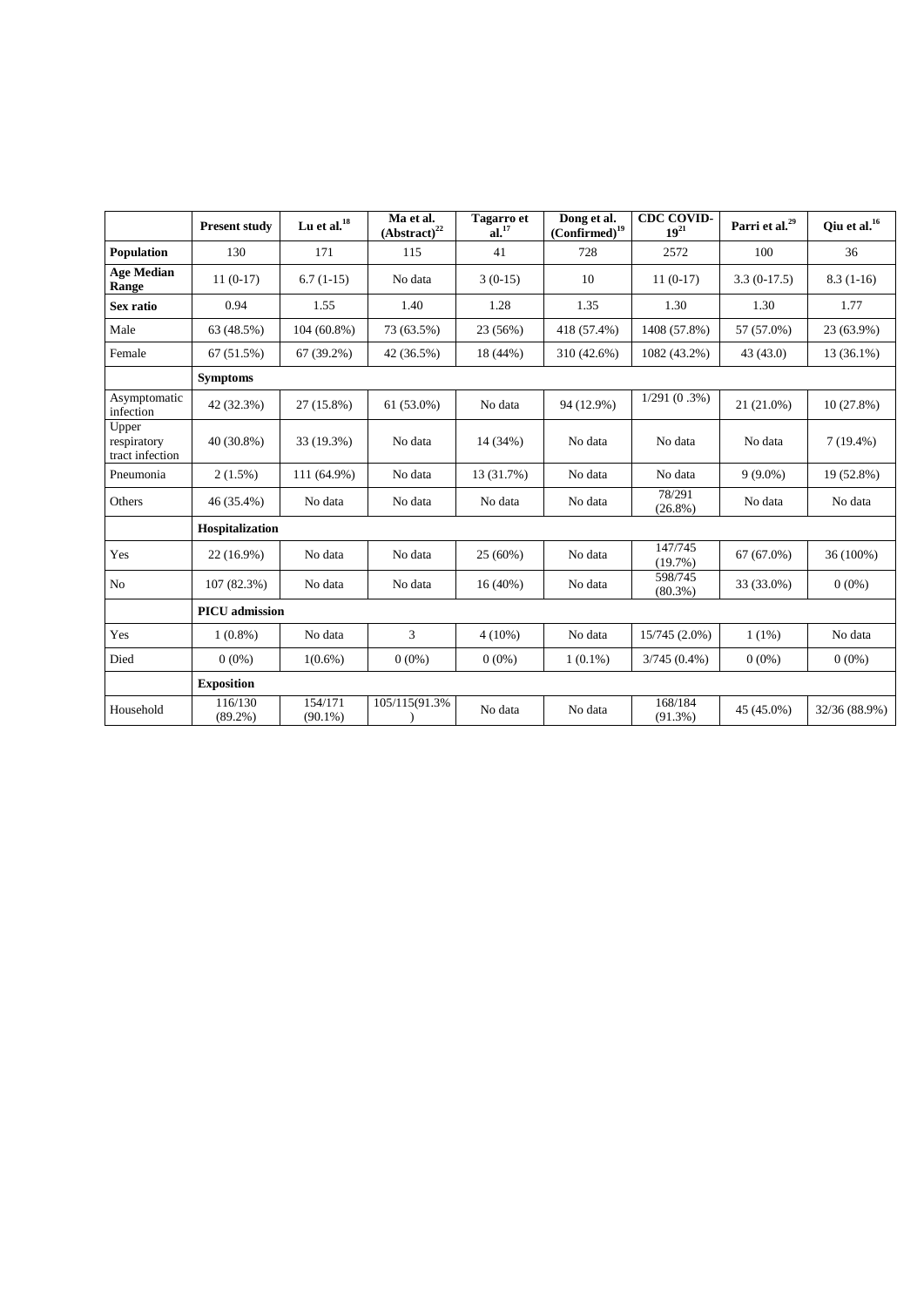Table 2: Symptoms at diagnosis in the present pediatric cohort compare to the main studies on more than 25 children and adolescents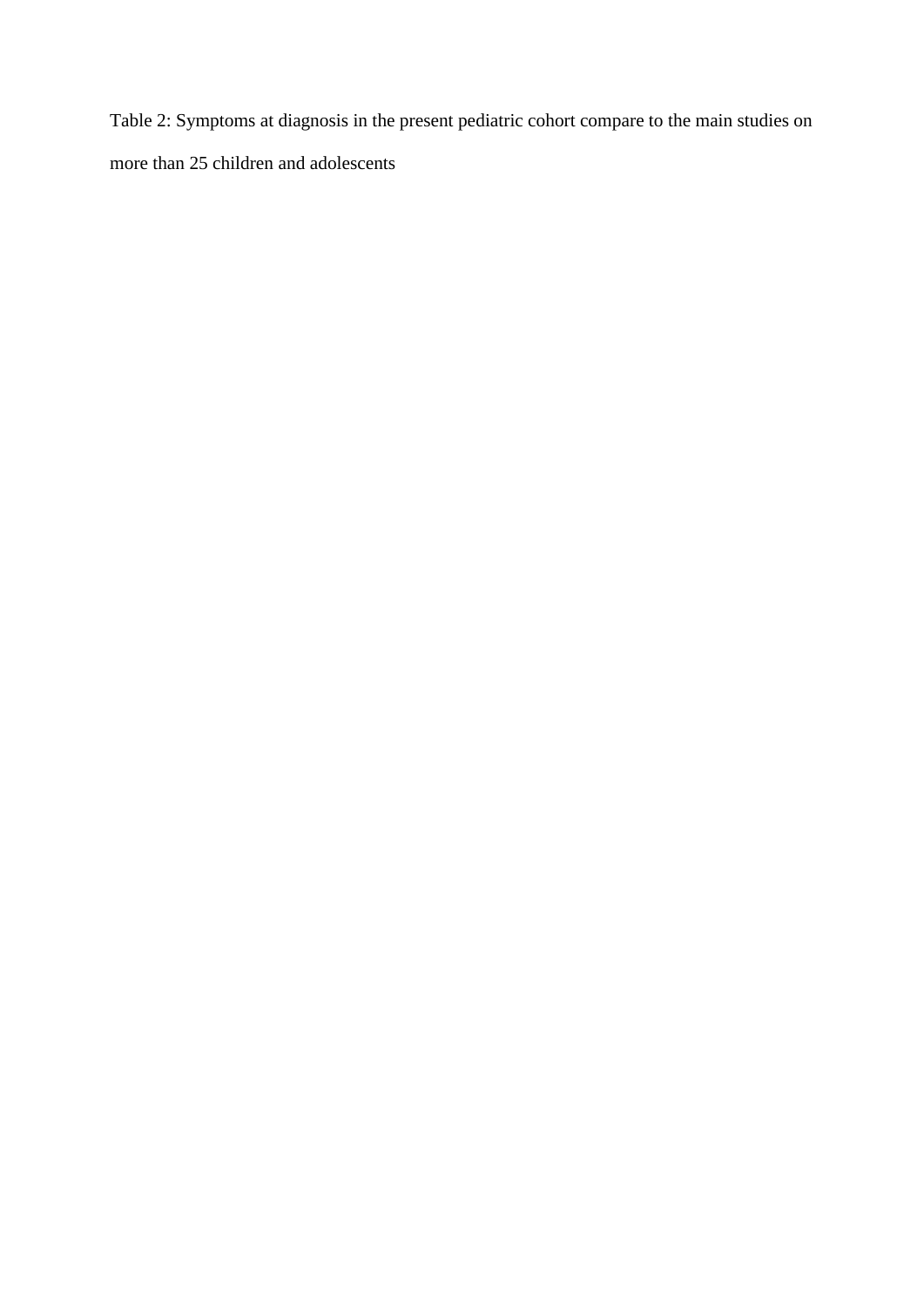|                                | <b>Present study</b> | Lu et al. $^{18}$ | Tagarro et al. <sup>17</sup> | <b>CDC COVID-</b><br>$19^{21}$ | Qiu et al. <sup>16</sup> | Parri et al. <sup>29</sup> |
|--------------------------------|----------------------|-------------------|------------------------------|--------------------------------|--------------------------|----------------------------|
| Population                     | 130                  | 171               | 41                           | 291                            | 36                       | 100                        |
| Cough                          | 41 (31.5%)           | 84 (48.5%)        | No data                      | 158 (54.3%)                    | $7(19.4\%)$              | 44 (44.0%)                 |
| Shortness of<br>breath         | $6(4.6\%)$           | No data           | No data                      | 39 (13.4%)                     | No data                  | $11(11.0\%)$               |
| Pharyngeal<br>erythema         | 10(7.7%)             | 79 (46.2%)        | No data                      | No data                        | 1(2.7%)                  | No data                    |
| Fever                          | 36 (27.7%)           | 71 (41.5%)        | $11(26.8\%)$                 | 163 (56.0%)                    | $4(11.1\%)$              | 54 (100%)                  |
| Asthenia                       | $30(23.1\%)$         | 13 (7.6%)         | No data                      | No data                        | No data                  | $9(9.0\%)$                 |
| Rhinorrhea                     | 34 (26.2%)           | 13 (7.6%)         | No data                      | $21(7.2\%)$                    | No data                  | 22 (22.0%)                 |
| Anosmia                        | 20 (15.4%)           | No data           | No data                      | No data                        | No data                  | No data                    |
| Dysgueusia                     | $17(13.1\%)$         | No data           | No data                      | No data                        | No data                  | No data                    |
| Anorexia                       | $5(3.8\%)$           | No data           | No data                      | No data                        | No data                  | No data                    |
| Vomiting                       | $5(3.8\%)$           | $11(6.4\%)$       | $2(4.9\%)$                   | 31 (10.7%)                     | No data                  | $10(10.0\%)$               |
| Thoracic pain                  | $9(6.9\%)$           | No data           | No data                      | No data                        | No data                  | No data                    |
| Nasal congestion               | $30(23.1\%)$         | $8(5.3\%)$        | No data                      | No data                        | No data                  | No data                    |
| Abdominal pain                 | $6(4.6\%)$           | No data           | No data                      | $17(5.8\%)$                    | No data                  | $4(4.0\%)$                 |
| Diarrhoae                      | 24 (18.5%)           | 15 (8.8%)         | No data                      | 37 (12.7%)                     | $2(5.6\%)$               | $9(9.0\%)$                 |
| Myalgia                        | $12(9.2\%)$          | No data           | No data                      | 66 (22.7%)                     | No data                  | No data                    |
| Sore throat                    | $10(7.7\%)$          | No data           | No data                      | 71 (24.4%)                     | No data                  | $4(4.0\%)$                 |
| Otitis                         | $2(1.5\%)$           | No data           | No data                      | No data                        | No data                  | No data                    |
| Cutaneous and<br>mucosus signs | $5(3.8\%)$           | No data           | No data                      | No data                        | No data                  | $3(3.0\%)$                 |
| Headache                       | 28 (21.5%)           | No data           | No data                      | 81 (27.8%)                     | No data                  | $4(4.0\%)$                 |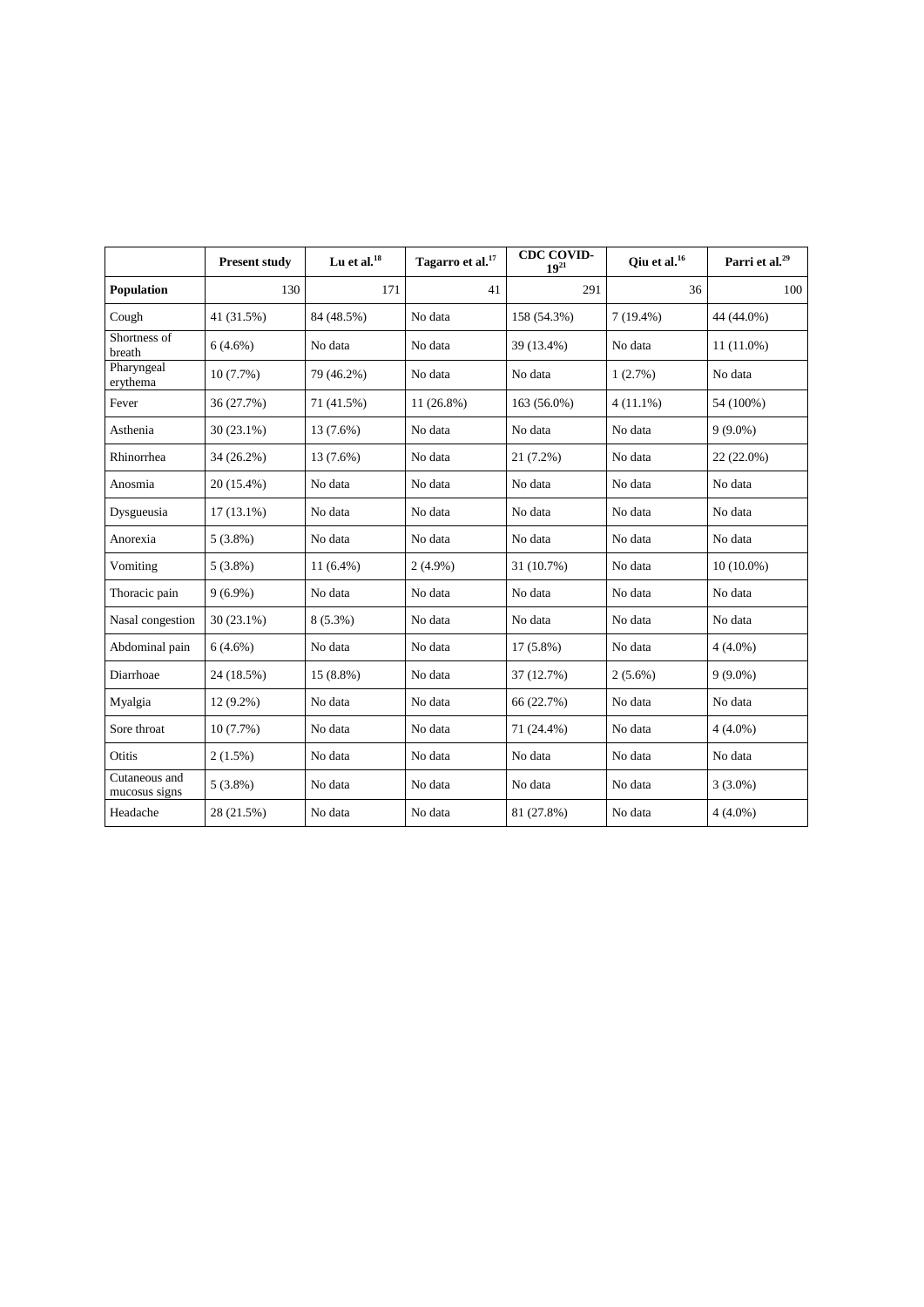Table 3: Description of the underlying conditions of the present pediatric cohort compare with studies on more than 25 children and adolescents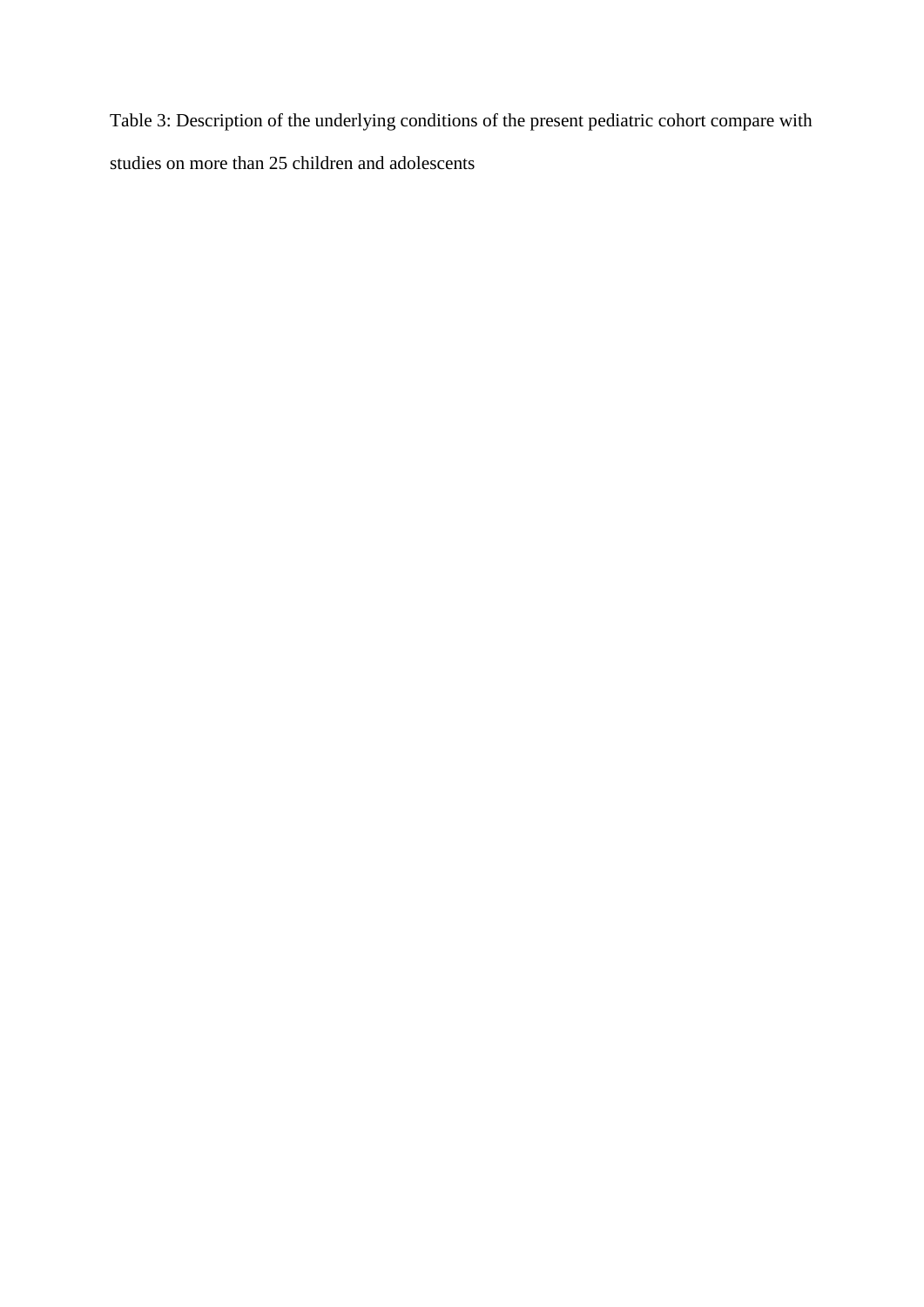|                                                                          | <b>Present study</b> | CDC COVID- $19^{21}$ | Tagarro et al. <sup>17</sup> | Parri et al. <sup>29</sup> |
|--------------------------------------------------------------------------|----------------------|----------------------|------------------------------|----------------------------|
| <b>Total population</b>                                                  | 130                  | 345                  | 41                           | 100                        |
| <b>Obesity</b>                                                           | 5                    | No data              | No data                      | No data                    |
| <b>Comorbidities</b> (some<br>children had one or more<br>comorbidities) | 32 (24.6%)           | 80 (23.2%)           | 11 (26.8%)                   | 27 (27.0%)                 |
| Chronic lung disease                                                     | 18 (13.8%)           | 40 (11.6%)           | No data                      | No data                    |
| Asthma                                                                   | 14                   | No data              | No data                      | No data                    |
| Pulmonary<br>cystic adenoid<br>malformation                              | $\mathbf{1}$         | No data              | No data                      | No data                    |
| Cystic fibrosis                                                          | $\mathbf{1}$         | No data              | No data                      | No data                    |
| Respiratory<br>insuffisance                                              | $\sqrt{2}$           | No data              | No data                      | No data                    |
| Cardiovascular disease                                                   | $4(3.1\%)$           | 25 (7.2%)            | No data                      | No data                    |
| Cardiopathy                                                              | 3                    | No data              | No data                      | No data                    |
| Type I diabete                                                           | $\mathbf{1}$         | No data              | No data                      | No data                    |
| Immunosuppression                                                        | $6(4.6\%)$           | $10(2.9\%)$          | No data                      | No data                    |
| Leukemia                                                                 | $\mathbf{1}$         | No data              | No data                      | No data                    |
| Glanzmann<br>thrombasthenia                                              | $\mathbf{1}$         | No data              | No data                      | No data                    |
| Hepatitis graft<br>beacause of<br>biliary tract<br>atresia               | $\mathbf{1}$         | No data              | No data                      | No data                    |
| Nephrotic<br>syndrom                                                     | $1\,$                | No data              | No data                      | No data                    |
| Juvenile<br>idiopathic<br>arthritis                                      | $\sqrt{2}$           | No data              | No data                      | No data                    |
| Others                                                                   | 9                    | No data              | No data                      | No data                    |
| Hirschprung<br>disease                                                   | $\mathbf{1}$         | No data              | No data                      | No data                    |
| Down's<br>syndrome                                                       | $\mathbf{1}$         | No data              | No data                      | No data                    |
| Incontinentia<br>pigmenti                                                | $\mathbf{1}$         | No data              | No data                      | No data                    |
| Sarcoglycanopat<br>hy Beta                                               | $\mathbf{1}$         | No data              | No data                      | No data                    |
| Periodic illness                                                         | $\mathbf{1}$         | No data              | No data                      | No data                    |
| Epilepsia                                                                | $\mathbf{1}$         | No data              | No data                      | No data                    |
| Allergy                                                                  | 3                    | No data              | No data                      | No data                    |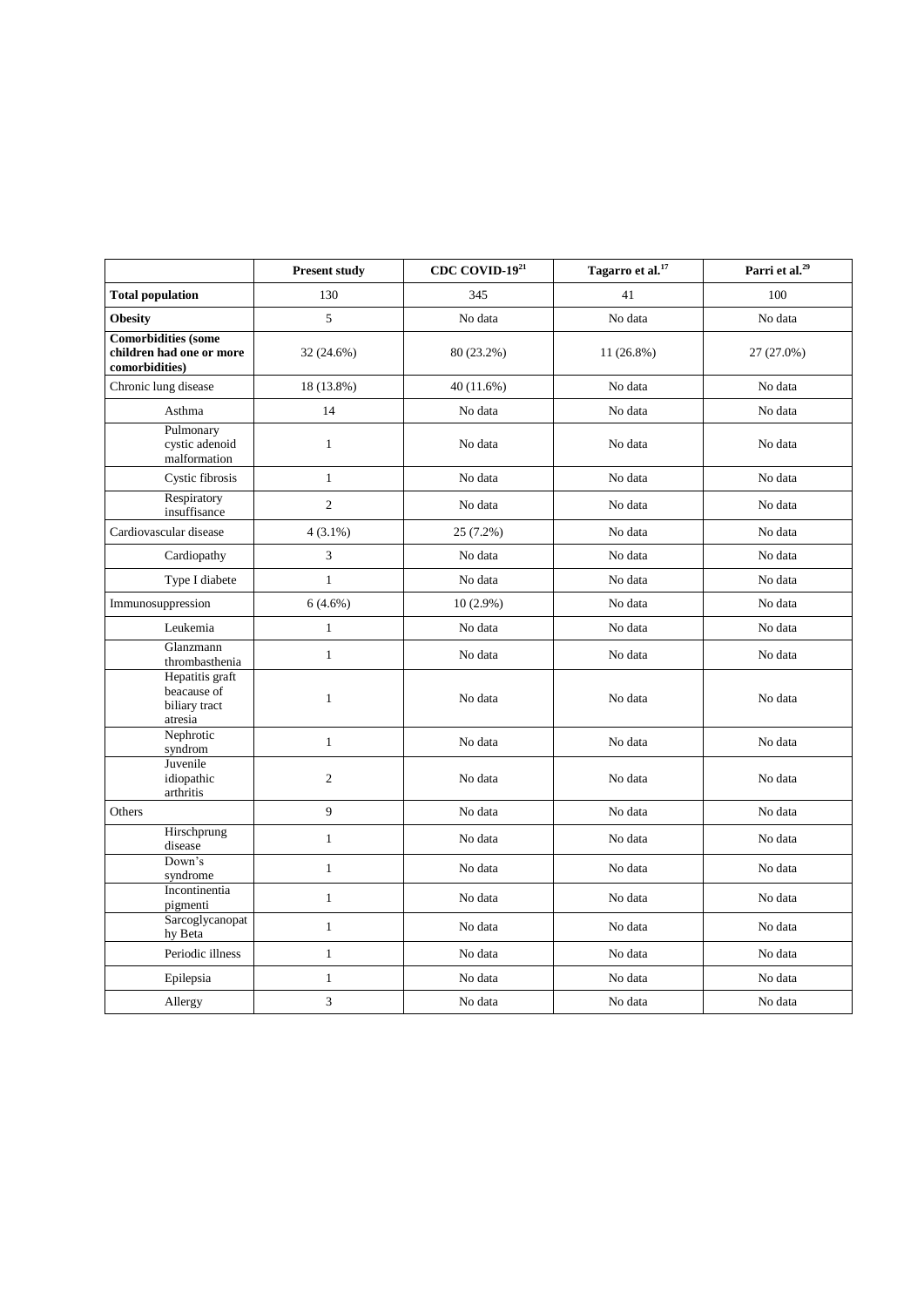Figure 1: Total tested patients and total SARS-CoV-2-positive patients in the two groups 1) Adults  $\geq 18$  years old and 2) Chidren and Adolescents [0-18 years old[